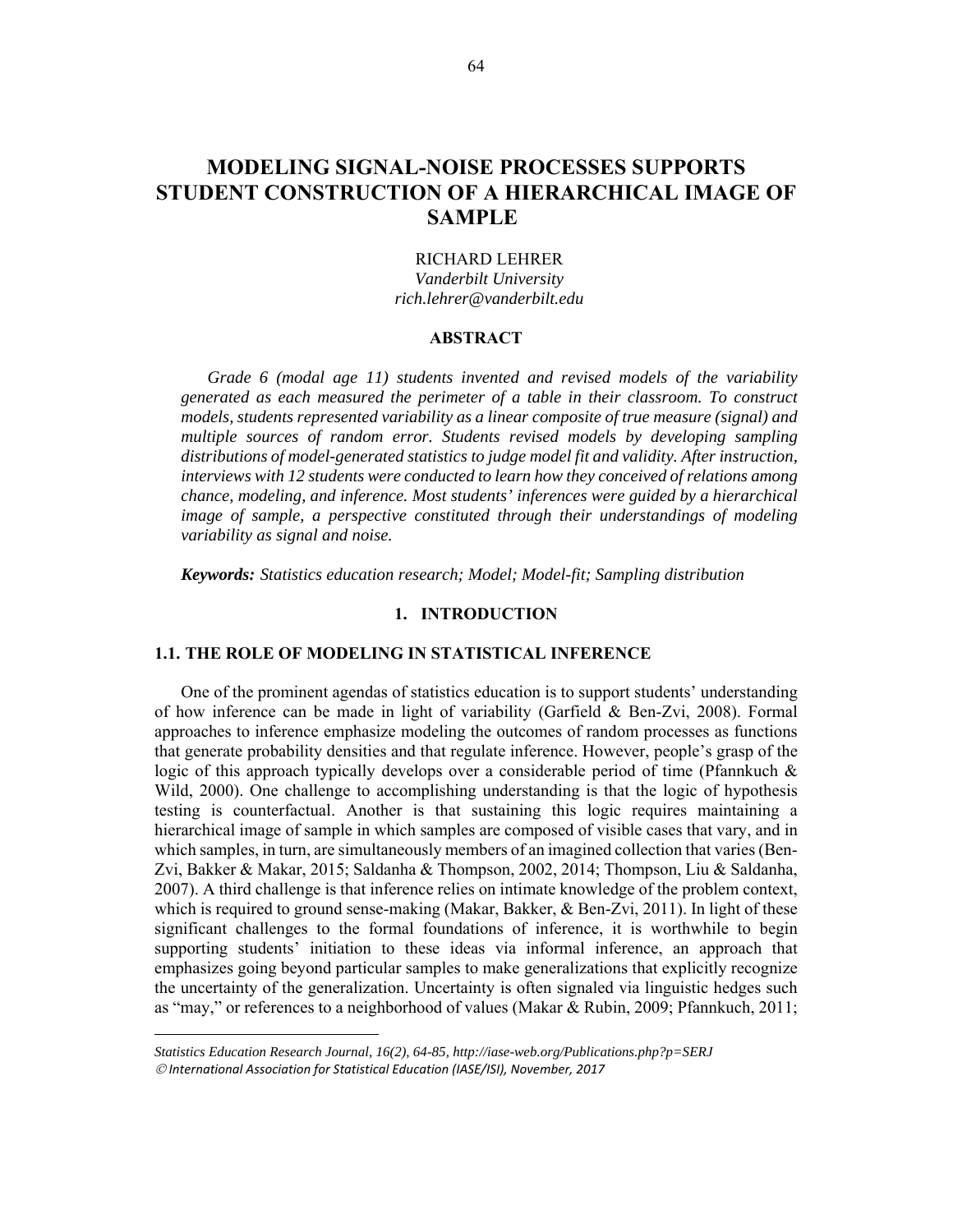Pratt & Ainley, 2008). The informal inference approach clarifies for students the foundational role of inference in statistics without insisting on formalisms that may be poorly understood and that take considerable time to develop.

This research explores a way to expand young students' (age 11) articulations of informal inference by engaging them in an approximation to the professional practice of participating in a "dialog between models and data" (Cobb & Moore, 1997, p. 810). As described momentarily, the conjecture that motivates this study is that student invention and revision of models of variability can be rooted in their participation in accessible processes involving signal and noise (Konold & Harradine, 2014; Konold & Pollatsek, 2002; Lehrer, Kim, & Schauble, 2007). It is expected that these experiences will provide pathways for developing a hierarchical image of sample that, in turn, can guide informal inference.

A hierarchical image of sample integrates sample variability and sampling variability (Rubin, Bruce & Tenney, 1990). For example, students who observe a sample statistic with a hierarchical image in mind will likely make inferences about that statistic based on their anticipations of its sampling variability. In formal approaches, this anticipation is based on probability densities and functions. In contrast, the approach taken here was to engage students in inventing chance models of the variability that resulted from a repeated measure process in which they were the agents. Ideally, repeated measures can be modeled as a composition of fixed signal, the true measure, and variation arising from random error. Such models are cognitive tools that could support student reasoning about commonalities, the same signal, and differences, random error, from (simulated) sample to sample. Modeling this composition of signal and noise may help students envision sampling variability as sensible and even inevitable. By revising models, students also have means to observe which correspondences between components of the model and sampling variability seem to matter. If students believe that their model is a valid representation of the process, then the empirical sample constituted by their actual measurements can be seen as a prospective member of the potentially infinite collection of samples generated by the model. Hence, modeling is a potential pathway for envisioning the hierarchy of variable cases within a sample and an imagined collection of samples that vary. If students also have a means to augment their vision, such as a sampling distribution that makes explicit how a statistic tends to vary from sample to sample, then they have the semiotic means to expand the reach of informal inference to include probabilistic judgment.

To explore the potential of this form of modeling for expanding students' conceptions of sample and consequently, of informal inference, we conducted an eight-week design study in a sixth-grade classroom (Cobb, Confrey, diSessa, Lehrer, & Schauble, 2003). During the latter half of the design study, students invented and revised models, primarily those representing the variability of processes involving signal and noise. They used their models to make inferences about claims of change in process. At the completion of instruction, a sample of participating students responded to a three scenarios posed in a flexible interview. Student conceptions of, and the relations among, sample variability, sampling variability, and modeling were elicited, and we further attempted to learn how students understood the role of each in informal inference. Accordingly, research questions included:

(1) How did students conceive of sample distribution and the role of sample size in estimating sample statistics?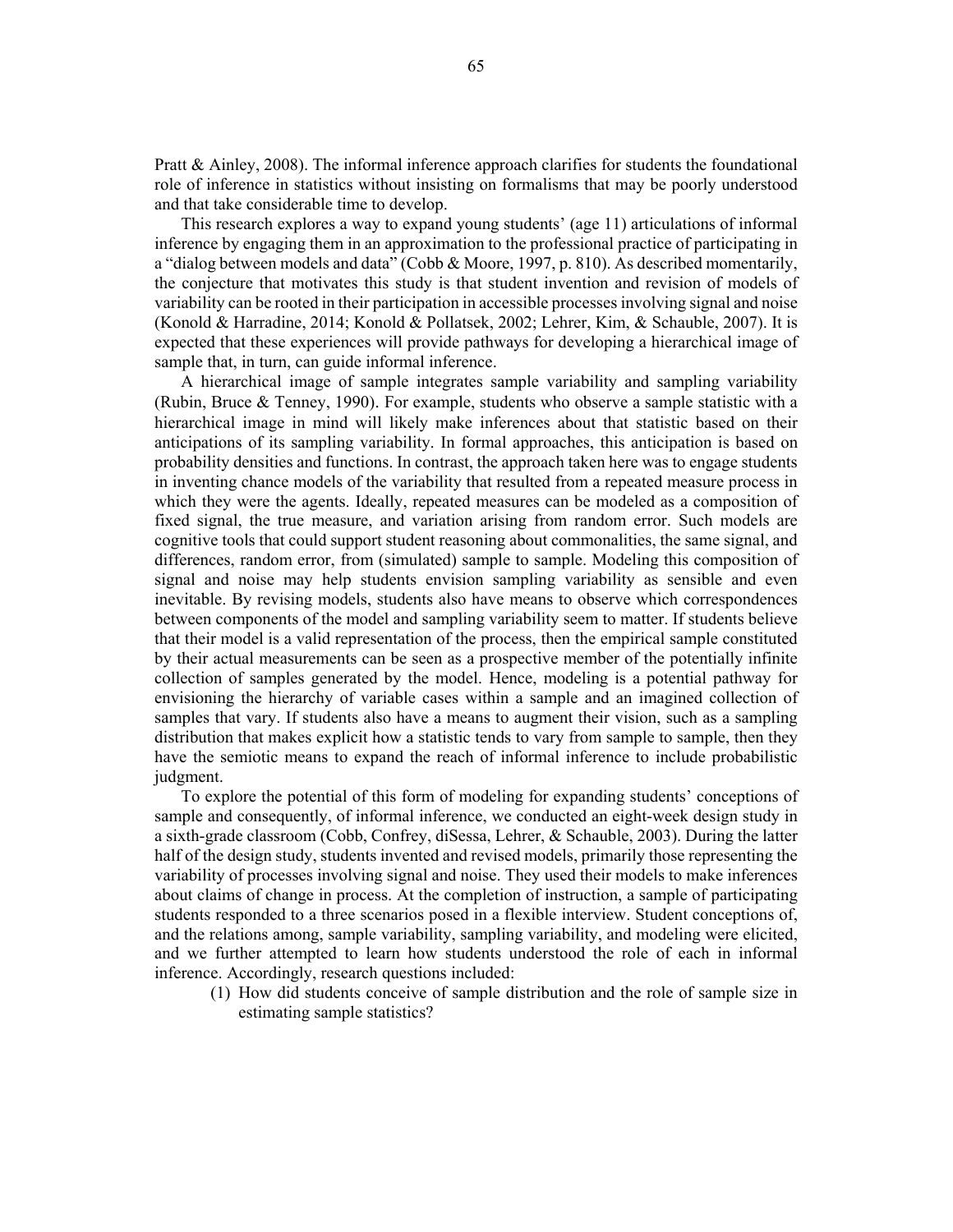- (2) For a given sampling distribution, how did students conceive of cases, interpret statistics of center and variability, and predict and explain the influence of sample size on statistics of center and variability?
- (3) Working with familiar contexts of signal and noise, how did students understand the operation of models? What criteria did they generate to decide about "good" models? Could they change model parameters to generate hypothetically different distributions?
- (4) What role did models and sampling distributions of model statistics play in guiding students' inferences about new claims and associated statistics?

## **1.2 INSTRUCTION TO SUPPORT MODEL-BASED INFERENCE**

The entire instructional sequence, including teacher-generated elaborations of lessons and supporting materials, is available (at modelingdata.org), so the description of the design and rationale of instruction is described here sparsely. The aim is to give the reader a sense of the curricular trajectory in which students participated; the research is directed at student reasoning post-instruction. However, student experiences were not simply a matter of posing curricular tasks. The classroom teacher had participated previously in related research aimed at describing and assessing student thinking about statistics and data during the late elementary/early middle school years (Lehrer, Kim, Ayers, & Wilson, 2014).

*Making sense of sample variability* The initial phase of instruction supported students in developing an image of a sample as arising from the repetition of a process (Saldanha  $\&$ Thompson, 2002). Components of processes involving signal and noise are usually more visible to young students than those involving natural variation (Konold & Lehrer, 2008; Lehrer & Schauble, 2007). Every student used a 15-cm ruler to measure the perimeter of the classroom's "lost-and-found" table. Therefore, students had a hand in the data generating process, often an essential underpinning for interpreting data (McClain & Cobb, 2001; Lehrer & Schauble, 2002). Students speculated about sources of variability in their measures and considered what would happen if other classes also measured the same table with the same tool. The intention was to help students think of measurement as a process and to begin to identify plausible causes of variability, an important resource for learning to think statistically (Biehler, 1999; Prodromou & Pratt, 2006; Wild, 2006).

Working with the classroom batch of data, pairs of students used paper and markers to display the data in ways that would "help someone else see a trend or pattern that you noticed." Following this data display invention phase, whole-class critique focused on detecting what different displays "show and hide." The goal was to help students understand that the "shape of variability" arises from choices made by designers, and these choices are consequential for what one can readily "see" about variability (Lehrer et al., 2007; Lehrer & Schauble, 2004). Several student displays made visible a modal or center clump (Bakker, 2004), and the teacher highlighted these clumps by asking students to account for the bell-like shape. Here, again, the teacher sought to anchor variability to characteristics of process, including: signal, "what the perimeter of the table is," and noise, "different kinds of mistakes."

Students concluded their exploration of sample variability by inventing statistics to estimate both the "real perimeter" and "precision, or how much our measurements tended to agree." Collectively, students reviewed the inventions proposed by the class and considered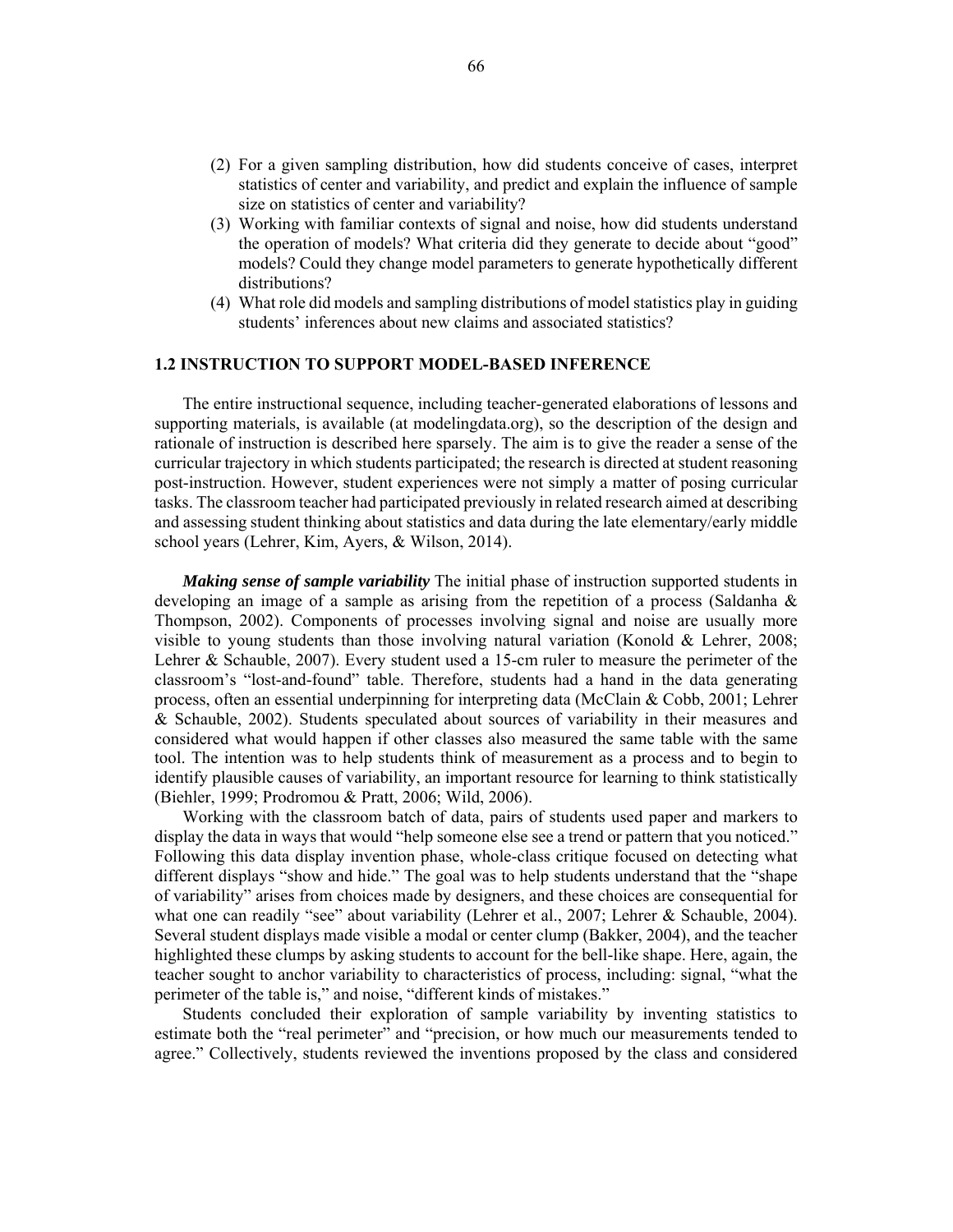what the different statistics attended to about the sample. These conversations were important in fostering a view of a statistic as a measure, rather than merely as a computation (Lehrer  $\&$ Kim, 2009; Lehrer, Kim, & Jones, 2011). Next, this cycle of constructing, visualizing, and measuring variability was extended to other accessible contexts that were characterized by visible sources of variability (noise) and stability (signal) and in which students could participate in firsthand generation of data. For example, students compared the consistency of products (e.g., "fruit sticks") they generated with different production processes—see modelingdata.org, Unit 4.

*Extending variability to include chance* Exploration of variability was next extended to include the role of chance. First, students investigated the behavior of simple chance devices with TinkerPlots (Konold, 2007; Konold & Miller, 2011). These investigations prompted students to consider relations between the structure of a chance device (such as the percent area of red in a two-color spinner) and the long-run relative frequencies or proportions of targeted events. A second investigation focused on sample-to-sample variability, initially noticed by students during their investigations of sample variability. Investigations included collecting 300 sample statistics for small ( $n=10$  repetitions of the spinner), medium ( $n=100$ ), and large  $(n = 1000)$  samples consisting of outcomes of 2-color spinners. Students explained what the median and IQR of the sampling distribution measured and discussed why the values of these statistics were either stable (median) or changing (IQR). These activities focused students on the relations among sample, sample statistic, sampling distribution, and statistics of sampling distributions.

*Modeling variability of measurement* After these excursions into chance and sampling, students again re-considered their measurement data, recalling their best estimate of the perimeter of the table and identifying sources of error in their measures. At this point, modeling was introduced as a process for explaining how the outcomes observed in the sample distribution were generated, as well as how other outcomes (measurements) like them might be generated. To initiate modeling, the teacher asked students to use TinkerPlots to create a model of "perfect measurement." This instruction was intended to draw students' attention to the fit between a model's simulated outcomes and the empirical sample students had previously constructed. When students observed the lack of fit between model and data, they began to list potential sources of error, such as inadvertent, random slips made when iterating a ruler. Students determined magnitudes and range in values for each proposed source of error. These values were typically established by conducting informal investigations (e.g., repeatedly leaving a small space or gap when iterating the ruler and determining the maximum magnitudes of under-estimation that typically resulted from this source). Figure 1 displays a facsimile of a student model in which chance slips in iterating a ruler might lead to under-estimates (i.e., gaps between iterations of the ruler, so that some length was left unmeasured) or overestimates (i.e., overlapping units on the ruler, so that some space was measured more than once). This model reflects a belief that errors of large magnitude are less likely than smaller magnitude errors. Students simulated the outcomes of the measurement process as a composition (sum) of signal, usually estimated by the classroom sample median measure of the perimeter, and the outcomes of the random devices, which represented different sources of error, such as those depicted in Figure 1.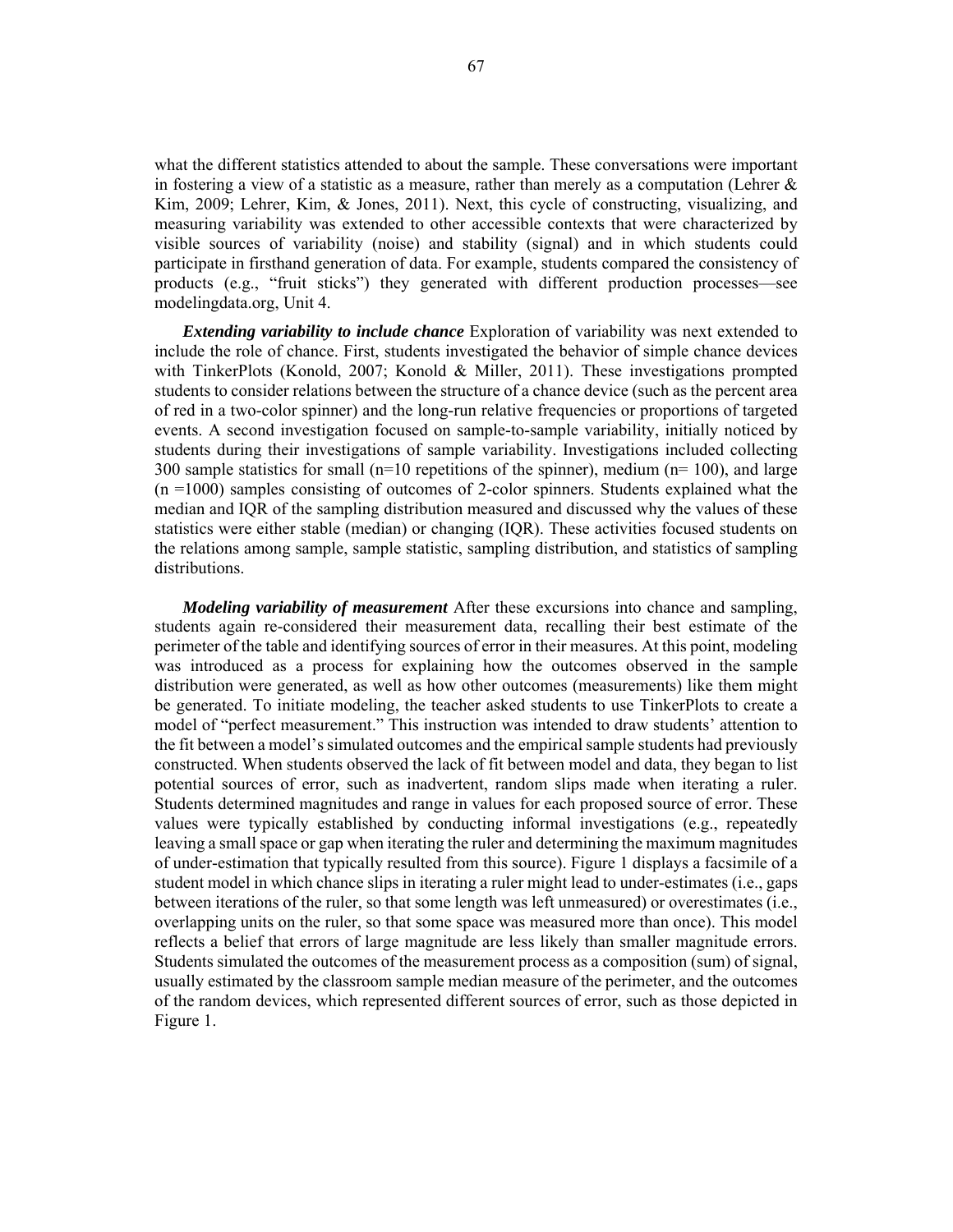

*Figure 1. Student model of relative chance of different sources and magnitudes of iteration error* 

*Establishing criteria for "good" models* As students developed, compared, and contrasted their models, they discussed how to decide whether or not their model was good. A common initial approach was to compare perceptually the extent to which a simulated sample approximated the center clump of the sample. Students also tended to focus on the extent to which simulated sample statistics matched or came "near" to those of the sample. Some students noticed that as they ran the model more often, their initial impression of goodness was often misleading, perhaps because a sample-simulated sample correspondence was just "lucky." The teacher seized upon this notion of luck to remind students that the empirical sample is but one of many that they could have obtained, just as one simulated sample was one of many that the model could generate. Subsequently, most students collected sample statistics obtained from repeated runs of their models and constructed sampling distributions of their model's statistics. To assess model fit, they compared the empirical sample statistics of center and precision of measure to these sampling distributions. Decisions about fit, in turn, guided revisions to their models.

*Using model-based sampling distributions to guide inference* After deciding that their model was a good representation of the measurement process, students were shown new sample statistics purportedly constructed by another class, first a median and then an IQR. Students considered the possibility, proposed by the teacher, that the new measurements had perhaps been made on a table with a different perimeter. They also evaluated the claim that a change in the method of measure (e.g., by using a different measuring tool) made the measurements more precise. Students used TinkerPlots to partition their model-based sampling distributions and identified the percent of simulated medians or simulated IQR's that were the same as (or that exceeded or were less than) the new sample statistics. This process of model invention, revision, and model-guided inference was extended to other contexts of signal-noise, and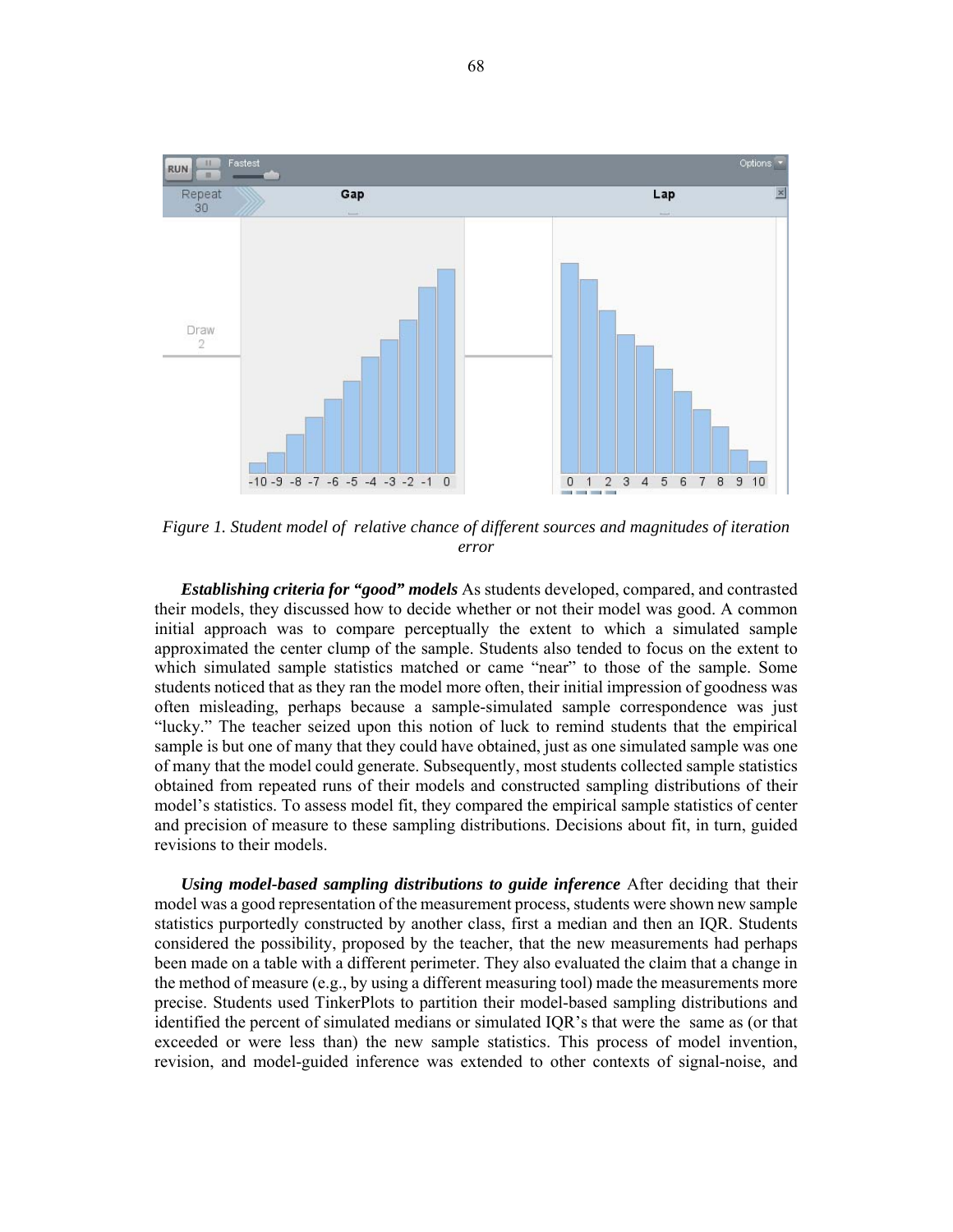eventually, to natural variation. In all, 14 lessons were devoted to student investigations of sampling, constructing and revising models, and making inferences.

## **2. METHODS**

#### **2.1. PARTICIPANTS**

Twenty-eight students in a Grade 6 class participated in all phases of the instruction. Of these, a convenience sample of 12 (modal age 11 years), consisting of 7 males and 5 females, was individually interviewed at the end of instruction. Interviewees were chosen on the basis of availability, given end-of-year schedules, and all had participated in most of the instructional activities within the design study. The middle school was located in the southern region of the United States, and at the time of the study, approximately 72% of the students qualified for lunch supplements (indicating comparatively low parental/custodial income).

#### **2.2. PROCEDURE**

Each student was interviewed either by the author or by a graduate assistant. Interviews were conducted in a separate room and were video recorded and later transcribed for analysis. The interview was semi-structured and flexible; all students responded to the same scenarios (described next) but interviewers were given flexibility in responding to each student's interpretation of a scenario. Consequently, although all students encountered a core set of questions, the interviewer often employed follow-up probes to obtain insight about how particular students were reasoning. Thus, the interview was a form of conversation intended to follow the contours of a student's reasoning (Ginsburg, Jacobs, & Lopez, 1998).

## **2.3.INTERVIEW PROTOCOL**

The flexible interview consisted of three scenarios with related questions.

*Scenario 1: Mystery spinner, sampling distribution* The first scenario presented a "mystery" spinner in TinkerPlots. That is, the structure of the spinner was hidden (it appeared as a blank), but students were told that it was partitioned into 2-colors (in fact, the spinner area was 60% red, 40% blue). We asked students to speculate about the structure of the spinner and, if they said they were uncertain, to suggest the number of times that the spinner should be run to make a judgment, and to explain why. The purpose was to probe students' understanding of the value of a larger sample for inferring the structure of the device. These questions were directed toward students' conceptions of sample variability and sample size (Research Question 1).

We did not allow a student to run the spinner a large number of times, but instead ran it once 10 times. We then asked the student if s/he would like to guess about the structure of the spinner in light of its outcomes, or if, instead, s/he preferred to collect more samples of ten spins each (a sample size of 10). To probe conceptions of sample-to-sample variation, we asked students to anticipate what would happen in the next sample. We also asked them to justify the number of samples they considered necessary to be "more certain" about their predictions of the spinner structure.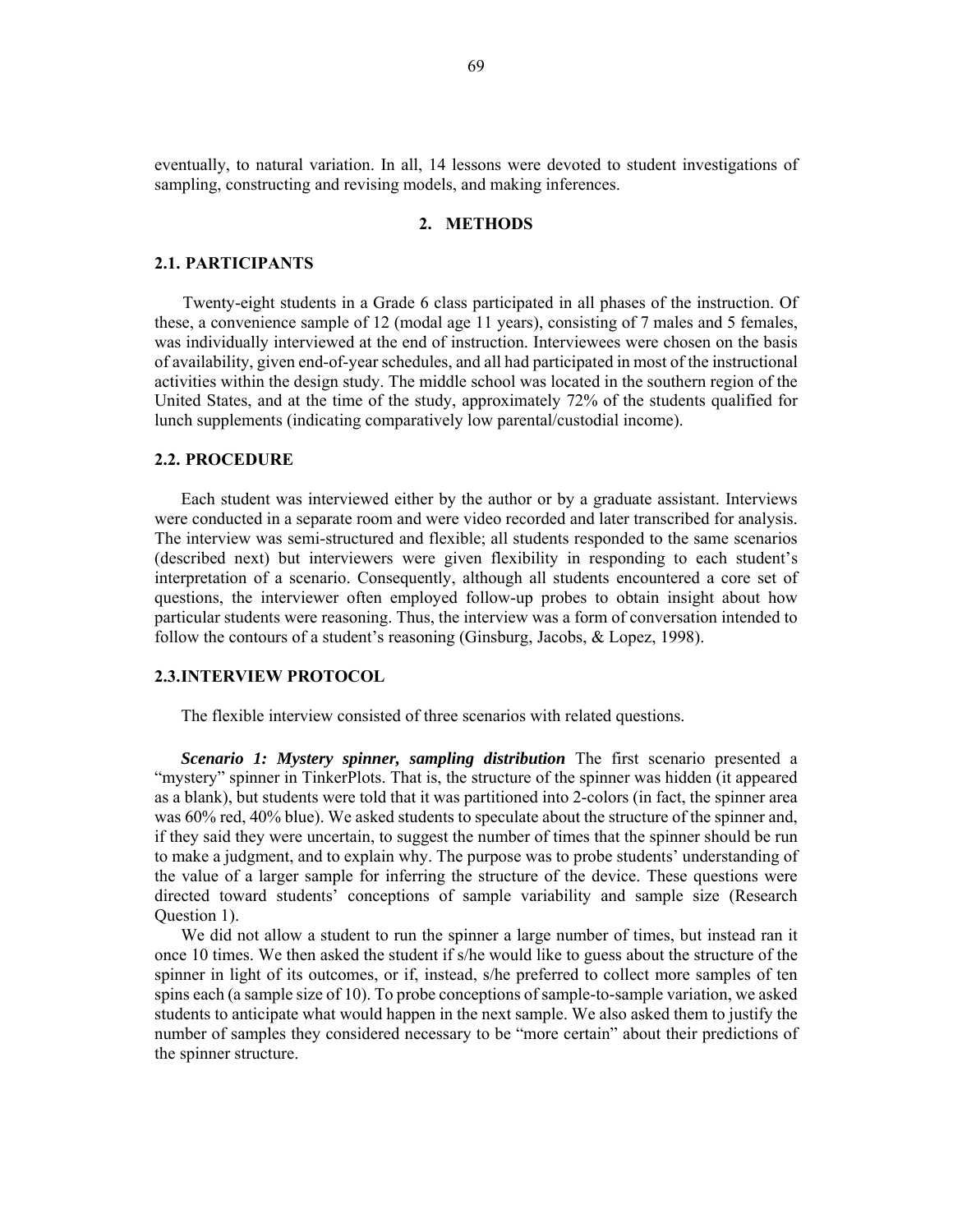Figure 2 displays an empirical approximation to a sampling distribution (500 samples) of a statistic (percent red), with the median and IQR of the sampling distribution visible. The interviewer showed the student this display and asked him or her to interpret a few of the cases on it (i.e., the interviewer pointed to a case value of 100%, a case value of 40%). Each student then inferred the structure of the spinner and interpreted the meanings of the median and IQR of the sampling distribution. Students predicted the effects on the median and IQR of a change in the sample size. We asked students to explain why a fictive observer noticed that, with a sample size of 10, a sample statistic of 10 percent red was rare in the sampling distribution, but this outcome was never observed with a sample size of 100. (Students did not actually view the second sampling distribution.) This sequence of questions informed the second research question.



*Figure 2. Sampling distribution of statistic, percent red, for mystery spinner* 

*Scenario 2: Modeling skills, grounds of informal inference* The second scenario involved a model of signal and noise. It was intended to elicit students' conceptions of models and to assess their practical modeling skills. The scenario also provided an opportunity to ask about students' criteria for deciding whether the model presented was "good." Following this exploration of student conceptions and skills, students saw sampling distributions of sample statistics generated by the model and then made and justified a decision about whether or not a statistic obtained from a new empirical sample represented a real change. This sequence of questions informed the third and fourth research questions.

Students were informed first of the results of an analysis of the magnitudes and likelihood of errors that resulted in an over- and under-estimation of the circumference of a person's head.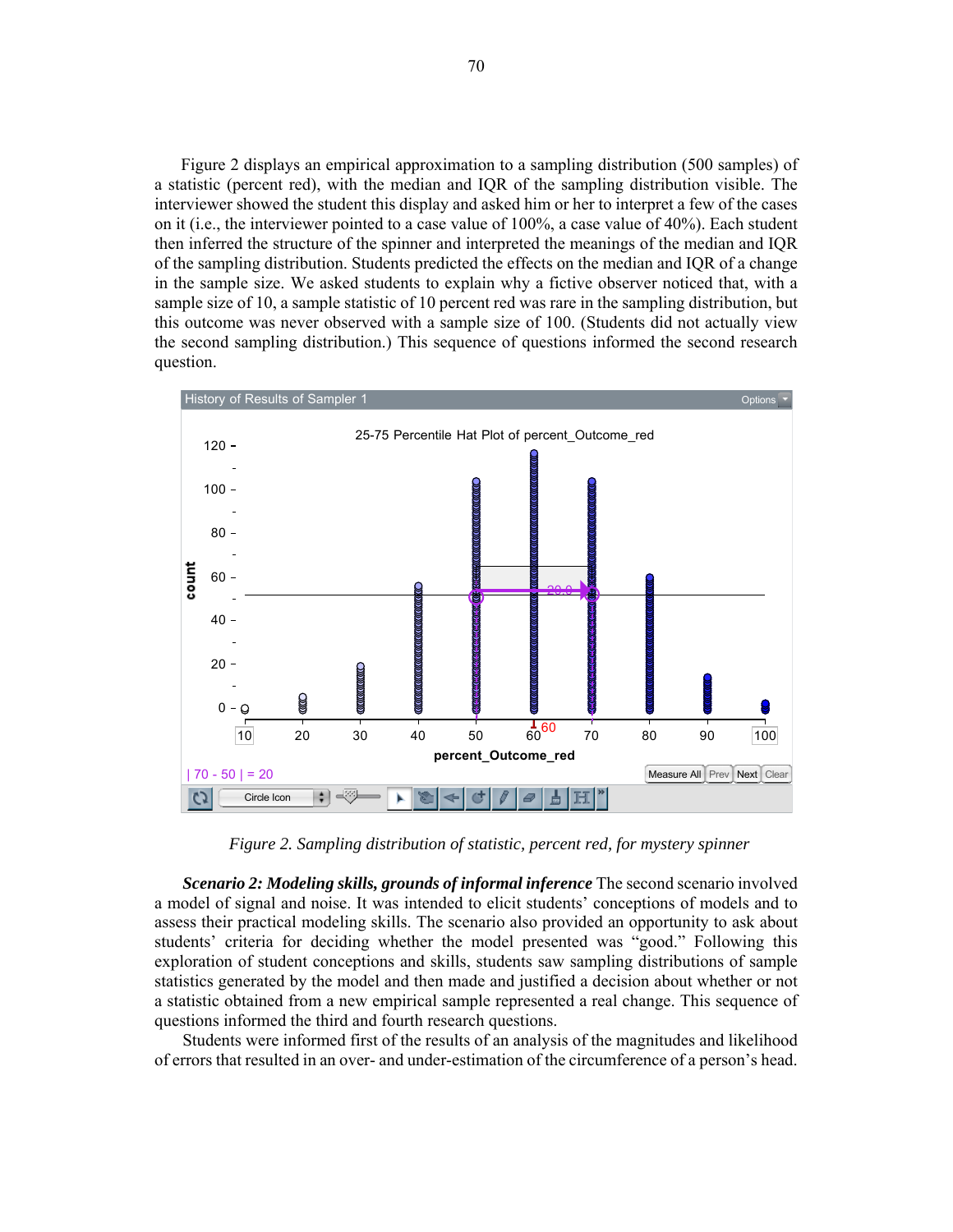The errors were described as resulting from using a tape measure. The interviewer explained that sometimes the measurer pulled the tape too tightly, so that it stretched, and on other occasions too loosely, leaving slack in the tape. The analysis was represented by a model that combined the sample median and tape error, as illustrated in Figure 3. The model was simpler than those invented by students during instruction.



*Figure 3. Model representing measurements of head circumference*

Students predicted the shape of the data that would result from running the model. Students also described the criteria they considered when deciding whether or not a model was a "good one." After these initial responses, students were shown a sample of the "actual measurements," with statistics of median and IQR visible (Figure 4). They were also invited to run the model to decide whether this particular model was a good one. If the student did not bring it up, the interviewer asked whether one run or multiple runs of the model would be better for informing this decision, and to explain why they thought so.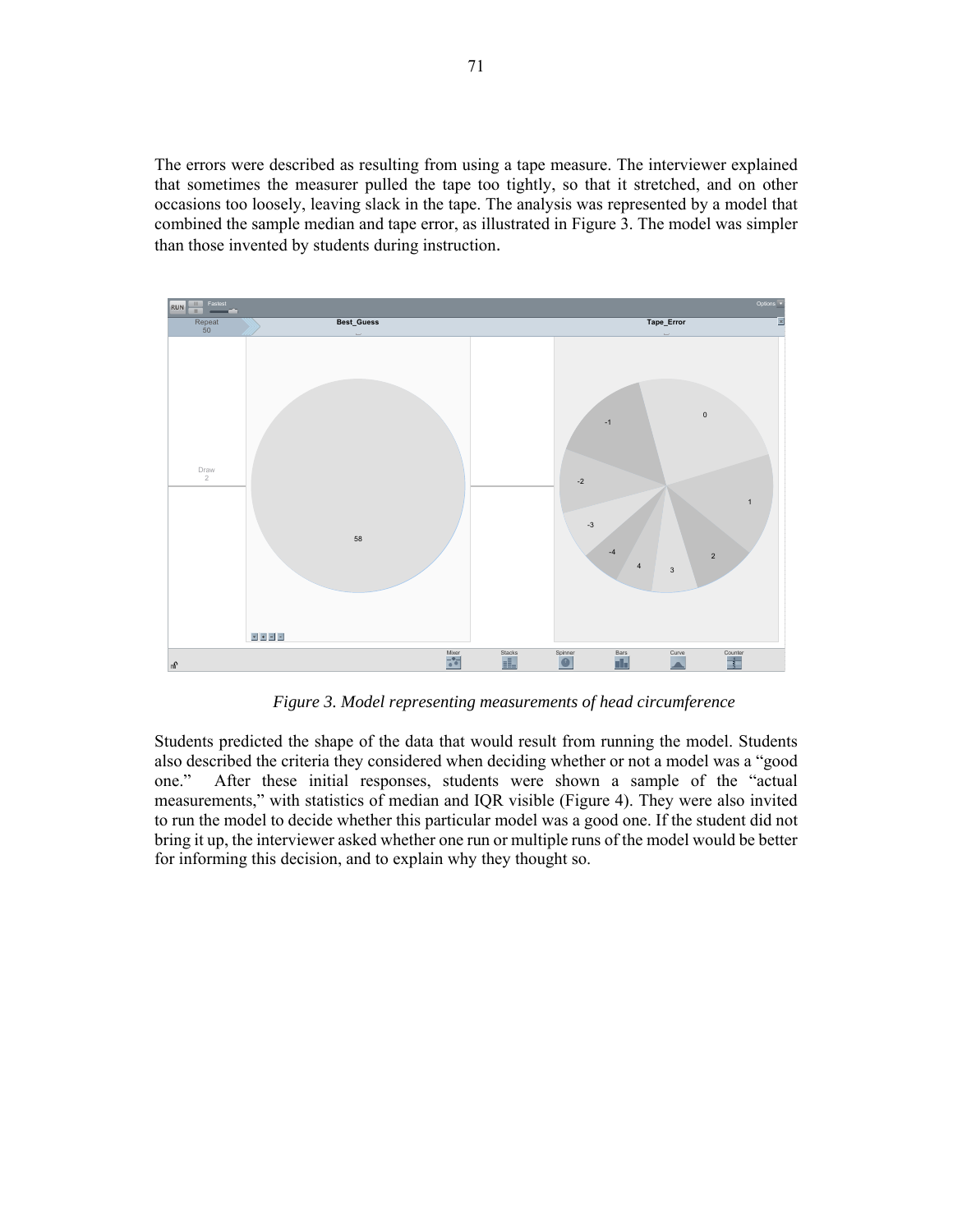

*Figure 4. Sample distribution of head circumference measurement*

After recording students' impressions and investigations with the model, we presented two empirical sampling distributions of model parameters ( $n = 200$  simulated samples of size 50), one of the simulated median and the other of the simulated IQR (see Figure 5). The sampling distribution of medians was tightly centered about the sample median of actual measurements, but the median IQR of the sampling distribution of simulated IQR was 3, not 2, as obtained in the actual sample. To assess generalization of the meaning of a case in a sampling distribution, we asked students about the meaning of the case values in the sampling distributions (repeating the question posed in the first scenario, albeit now about simulated samples generated by the model). The interviewer asked again about student impressions of the goodness of the model in light of the sampling distributions.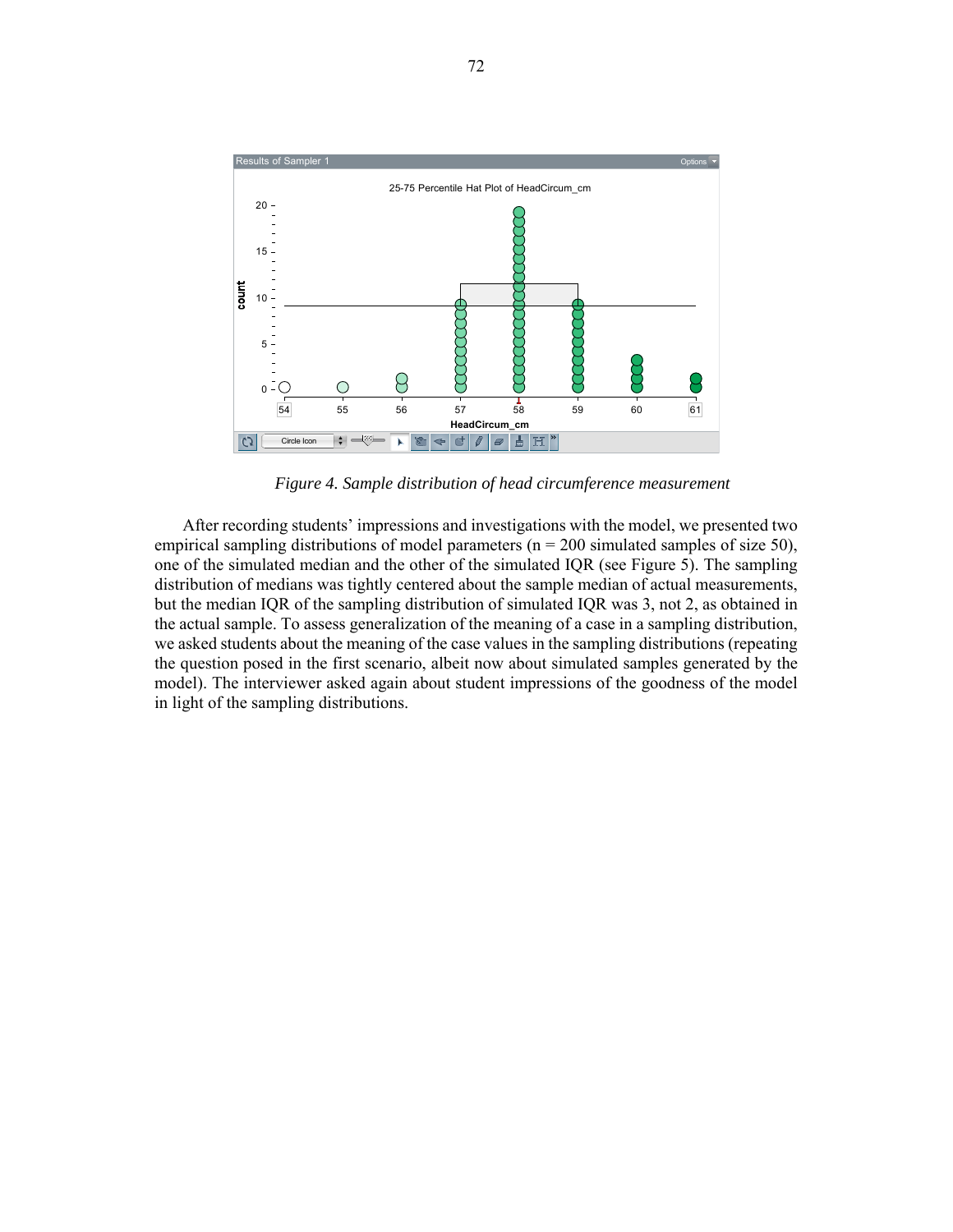

*Figure 5. Sampling distribution of simulated sample IQR's* 

Students then considered a different sample median of 60 cm., described as obtained by another group of measurers. We asked students to decide if the new median represented the same person's head or the head of a different person. Students explained their decision. Last, we asked students how they would alter the model to produce a U-shaped sample distribution, and then, how to alter the model to produce a uniform distribution.

*Scenario 3: Modeling production, informal inference* The third scenario addressed students' conceptions of model-based inference in the context of a process for manufacturing batteries. It was designed to inform the fourth research question. Students first interpreted a dot plot of the lifetime (in minutes) of 50 batteries, and responded to interviewer questions about the likely target value of the process and the consistency of the products. (The median and IQR were visible in the display).

The interviewer then revealed a "good" model of the production process that included sources of variability that affected battery life, such as chance variations in chemical composition and temperature, as displayed in Figure 6. Students also saw model-based empirical sampling distributions of simulated sample median (see Figure 7) and IQR for batches of 50 batteries. For each sampling distribution, the interviewer asked students about the likelihood that a sample median or an IQR was equal to or exceeded a particular value just by chance. The intention was to assess students' skills in relating the sampling distribution to probability.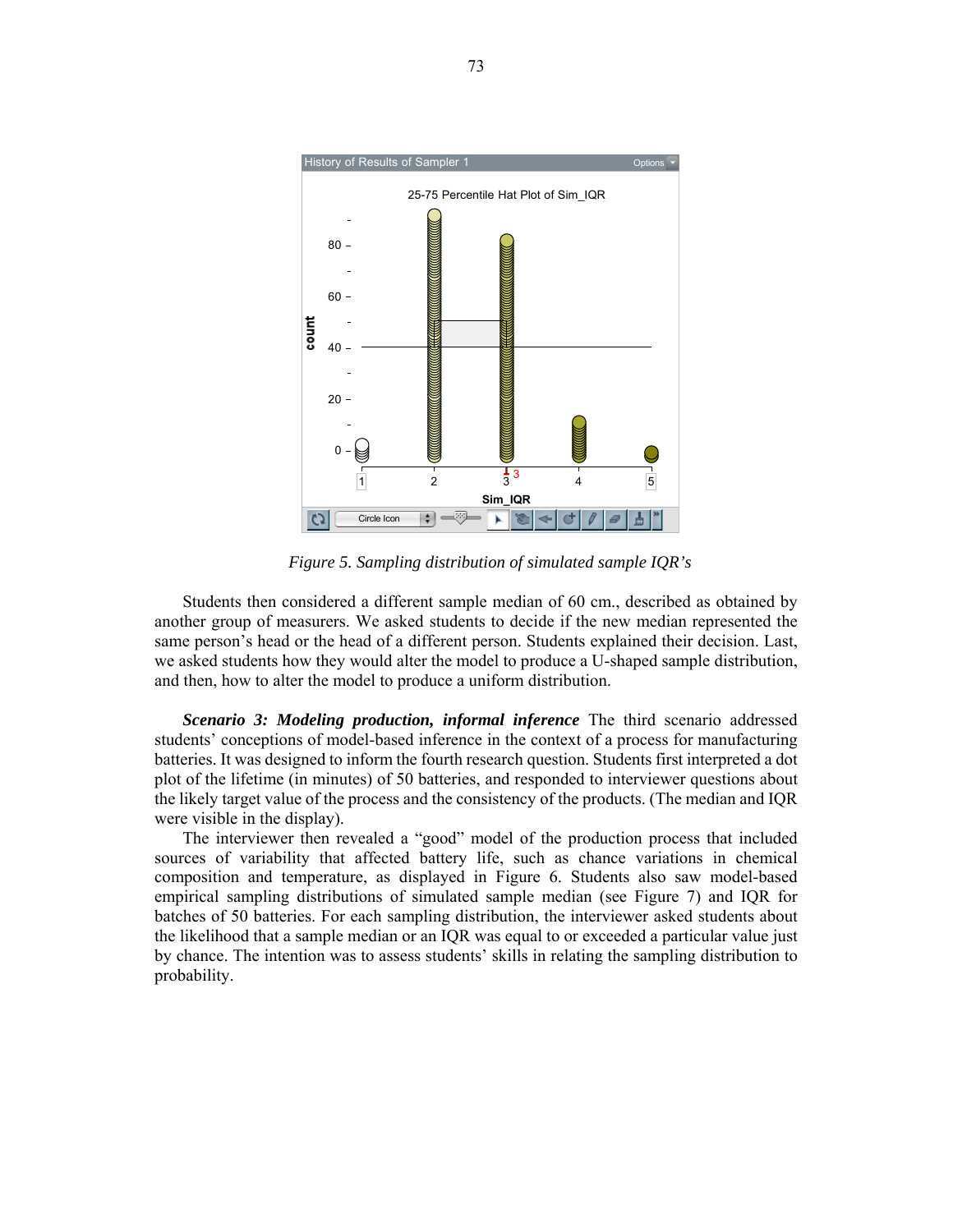

*Figure 6. Model of production process for batteries with lifespan in minutes* 



*Figure 7. Sampling distribution of median for 100 simulated samples of size 50* 

Students were informed that the battery company had financed a new production process to increase the lifespan and consistency of their product. The company tried out this process to produce a batch of 50 new batteries, and the head of research claimed that the new production median of 164 represented a real improvement over the previous process. Students were asked how the head of research might use the sampling distribution obtained with the model of the old process to buttress this claim. About 9% of the sampling distribution of model-simulated medians met or exceeded this value. Students were asked how someone might respond if he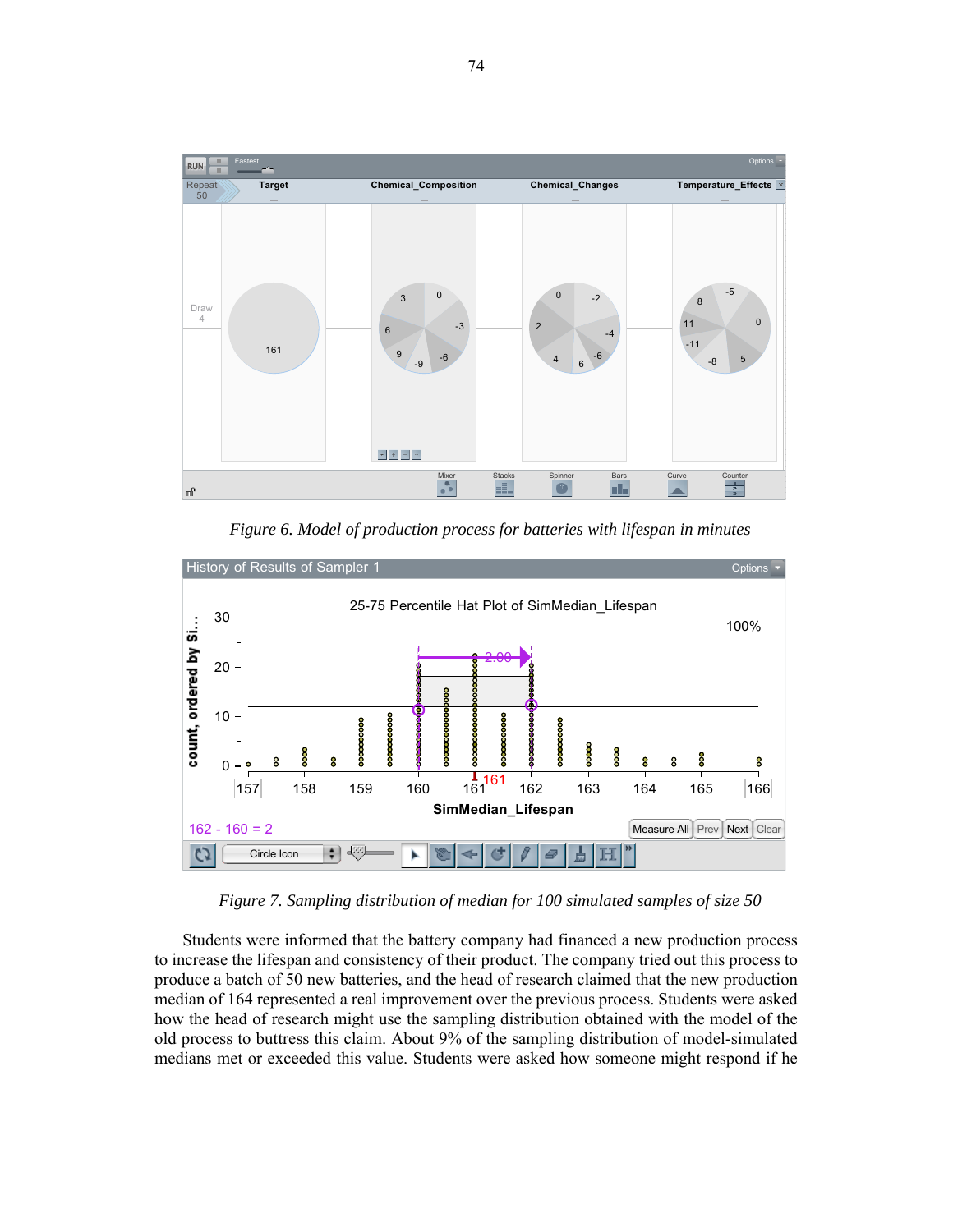were less convinced that the new process was a genuine improvement. Students made a similar determination about a claim that the new process resulted in improved consistency of battery lifespan, based on a sample IQR of 8 for the batch of 50 new process batteries. In the sampling distribution of model-simulated IQR's, this value occurred rarely (1%).

*Coding student responses* To analyze the interviews, we adapted a coding scheme developed in a previous iteration of the design that was also conducted with sixth-grade students (Lehrer, Jones,  $&$  Kim, 2014). The initial scheme was carefully reviewed by a visiting scholar in statistics education, who carefully reanalyzed two of the video recorded interviews conducted during this investigation and identified a few distinctions that were not included in the initial scheme. The interview coding protocol was adapted to reflect these novel elements.

Annotated transcriptions were developed for each interview, including interviewer questions and probes, student responses, interpretations of elements of student knowledge, and additional notes about possible ambiguities in interpretation or additional comments about the potential significance of student talk or gesture. I then coded all transcripts, and the visiting scholar recoded half of the them. Disagreements were rare and were resolved by consensus. I inspected the codes across scenarios to create analytic themes that were responsive to the research aims of this inquiry, following a grounded inquiry approach (Corbin & Strauss, 2008).

## **3. RESULTS**

#### **3.1.CONCEPTIONS OF SAMPLE AND SAMPLING VARIABILITY**

Recall that the first interview scenario involved guessing the hidden structure of a 2-color spinner. Student responses to questions about this scenario revealed how they conceived of sample variability and how they thought about the influences of sample size on this type of variability. Students' interpretations of a sampling distribution of a statistic generated for each sample (percent red) indicated how students conceived of cases in a sampling distribution and how they predicted and explained the influence of sample size on statistics of center and variability.

*Sample variability* All but one student  $(n = 11, 92%)$  initially were uncertain about the hidden structure (e.g., "It could be anything"). The exceptional student, CA (initials of pseudonymous identity), said that he knew the spinner structure was 50-50 and further suggested that two repetitions of the spinner would verify his prediction. In contrast, all the others reported that observing the outcomes of a large number of repetitions of the process would increase their confidence in an estimate of the percentage of the spinner area that was red. For example, JP mentioned that "…the more points (outomes) you have, the closer it gets…it will round out to what the real spinner is." JP went on to make an analogy to a related random process of coin flipping: "If you flip a coin a billion times, the decimals will round out to… [gestures 50-50] and [be] a good estimate." Another student, GB, said, "If you only had a few (repetitions of the spinner) you would only be able to see what happened with those few, but if you have many, you could see what happens with the big picture." A third, SD, imagined a very thin slice of one color and said one would need a very large number of repetitions, "…because the smaller it is (the sector occupied by one color), the more times you have to repeat it, just in case." Some students  $(n = 5, 42%)$  further explained their confidence in large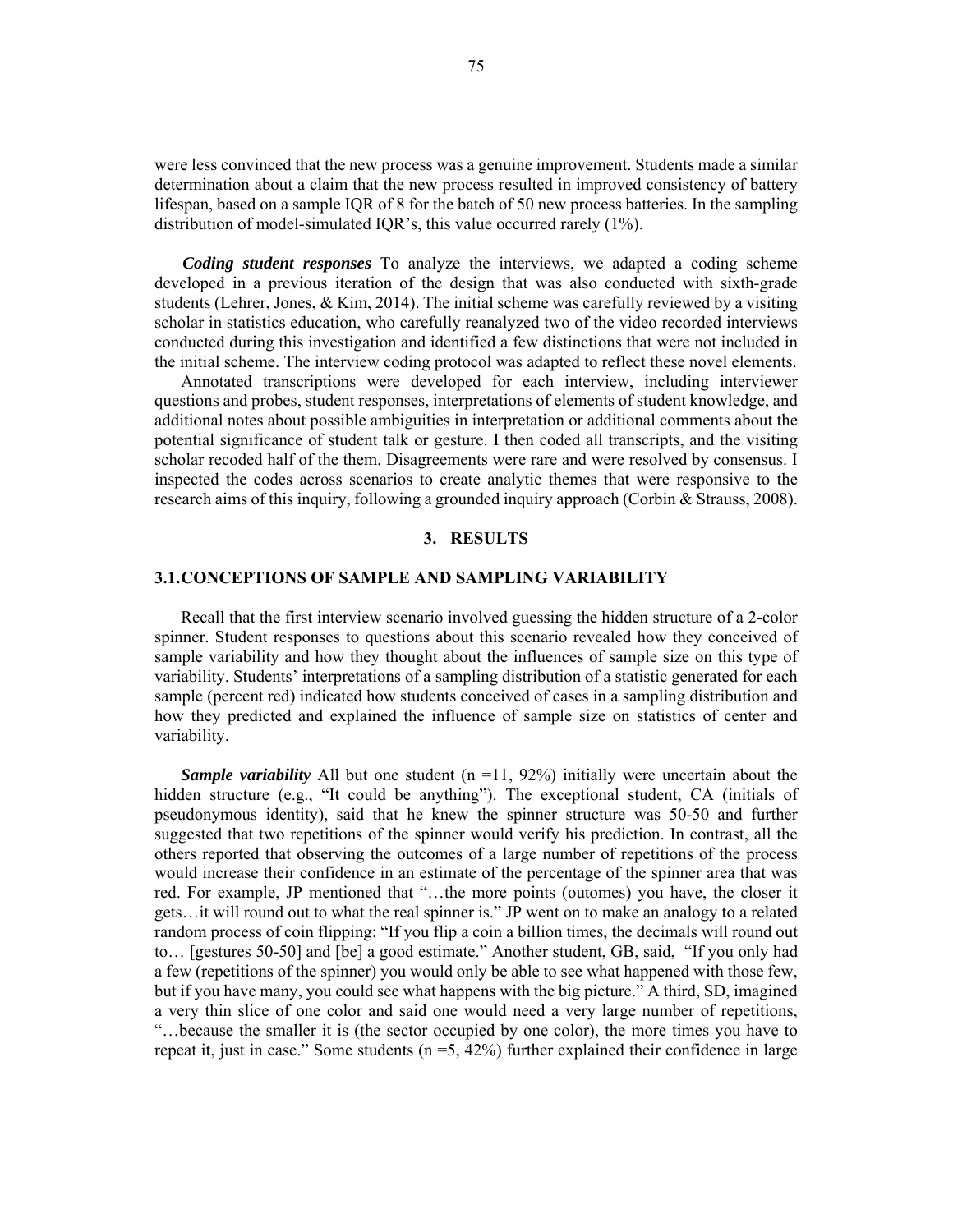samples by claiming that increasing "precision," a statistic of the variability of measurements invented during instruction, is associated with increasing sample size. For example, TK declared, "The more you run it, the more precise it's going to be," and CS said, "Find out its structure by running it and running it again…and again, enough so that I can see more of a precision" [This statement was accompanied by a hand gesture illustrating a decreasing span]. Yet another student, IW, felt that running the spinner a large number of times would result in a more precise estimate. She contrasted her preference for a large sample to a sample of size 10: "…because it's just by chance, so like, if it's a 50-50 spinner, then it could be like 20% red, 80% blue" [with a small sample]. She went on to point out that with a larger sample, the estimate would more likely approximate the true ratio. Students who did not explicitly invoke precision nevertheless tended to associate more outcomes with increasing the likelihood of more "accurate" estimates of the structure of the spinner. This language of "accuracy" appeared to reflect an expected reduction in the variability of estimates with increased sample size (here explicitly meaning number of repetitions of the process). In summary, for this simple process, students appeared to hold an image of a sample as originating in the generation of variable outcomes resulting from repetition of a chance process. Moreover, nearly all the students appreciated that a statistic estimated a population parameter (e.g., percent red area of a spinner) better with large samples rather than with small ones. Students anticipated a reduction in variability of estimated values with increasing sample size.

*Sampling variability* Given a constraint of a sample size of 10, all students preferred a larger, rather than smaller, number of samples to guide inference. The previous exceptional student, CA, justified his switch in thinking as follows: "Because with a large number of samples, you can get it (estimate of percent red) more precise." Every student interpreted each case of the sampling distribution as a statistic that summarized a sample of 10 repetitions of the mystery spinner, with the statistic indicating the percentage of the 10 repetitions that were the indicated outcome (e.g., those landing in the red sector). For example, CA noted that a case value of 40% red in the sampling distribution meant: "Based on this [indicating a case value in the sampling distribution], 4 [outcomes] were red, 6 were blue one time out of the 500 (samples) collected."

All students judged that the median estimated the percentage of red in the mystery spinner (e.g., LL: "Like, with the median is at 60, you are not going to put, you are not going to have, be guessing that the spinner would be 50-50"). For students, the sensibility of the median as a valid estimate was buttressed by its location within the center clump of the sampling distribution. For example, BP said, "The data is mainly right here (gestures to center clump); it looks like the center to me, and 60 percent is the median." Considering the influence of a change in sample size from 10 to 100, all students predicted that the median of the sampling distribution would not change. The students explained their anticipation of no or little change either by appealing to the invariant structure of the spinner (e.g., GB, "because you are still keeping it 60-40"; SD, "because you're not changing the spinner you're just changing how many times it repeats") or by noting the increased precision of estimate for larger samples. For example, CA explained that the median would "…stay the same because you made the sample size 100. That will mean that the data will get more precise and more clumped up and that will mean that the median here [gestures to column of values that include the median] will stack up more on the 60."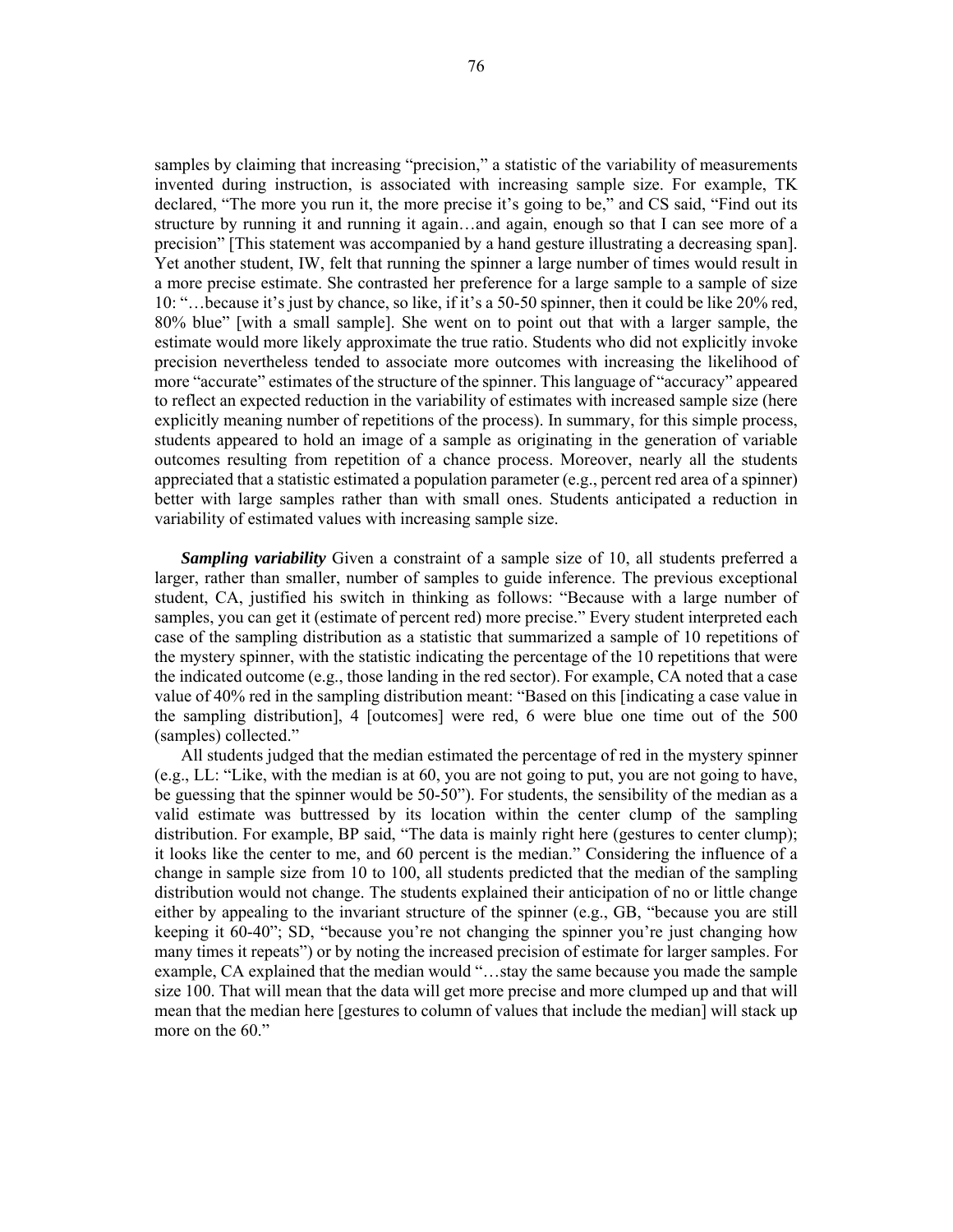All but one student (92%) predicted that the increase in sample size from 10 to 100 would decrease the IQR of the sampling distribution. Students' justifications typically included an expectation of increased precision with larger sample sizes and a corresponding concentration of cases about the center. For example, CA explained, "I think it [the IQR] will decrease, because if you take away (gestures to both tails of  $n=10$  sampling distribution while simulaneously decreasing his hand span) since we run it more times, it will be more precise, so then these would decrease (gestures toward tails) and these (center values) will get more clumped, which means that the 50 percent range will get smaller."

At the conclusion of this portion of the interview, students explained the absence of extreme cases (i.e., 10% percent-red) in a sampling distribution with a sample size of 100 and the presence of such cases in a sampling distribution with a sample of size 10. Students' justifications (92%) were consistent with their previous interpretations that invoked the unchanging structure of the spinner. For example, GB said, "It [sampling distribution of sample size 100] would have to be exactly 10 out of those 100 times; that's a lot harder to do than just 1 out of 10, because the odds are against (that) red percentage. It's not made to be—it's not supposed to be less than what it is, which is  $60\%$ ."

In summary, in this simple scenario involving a hidden spinner, students appeared to construct a hierarchical image of sample with sample statistics understood as case values of a sampling distribution and with statistics of the sampling distribution interpreted as estimating characteristics of the generating process. In the next sections, students' conceptions of sample are revisited in the more complex context of modeling processes that include multiple components of signal and noise.

## **3.2. STUDENTS' MODELING SKILLS AND CRITERIA FOR "GOOD" MODEL**

To employ models as tools for thought, students must be able to conceive of relations between components of the model and distributions of outcomes, and they must develop criteria that inform their judgment of the adequacy of a model. The second scenario, which involved repeated measures, provided a window to these aspects of student thinking.

*Modeling skills* All students  $(n = 12)$  modified the model of signal and noise appropriately to produce alterations in the distribution of outcomes by revising the proportions of error that would result in either more uniform or U-like distributions. For example, to create a uniform distribution, CS pointed to the error component of the model of head circumference measurment depicted in Figure 3 and indicated how a more uniform distribution could be obtained: "Just equalize angles (a TinkerPlots function). That way they would be all equal (each magnitude of error) so we would have an equal chance of getting 54 thru 62 (the sum of the fixed signal and random error). And so to do that we need to alter all of them to make them all equal and add up to 100 and make it as likely as we can" (Gestures flat distribution with hand moving level above table). For the bi-modal, U distribution, CS again looked at the area occupied by each magnitude (e.g,  $+4$  or  $-4$ ) of the model of head circumference. He suggested that: "We'd have to reverse everything pretty much…so I think -1, 0 and 1 would get smaller while -2, -3, -4, 4, 3, and 2 will get bigger (with the largest magnitudes of error now occupying the largest proportion of the area of the spinner.) Students had not practiced this particular problem during instruction. Hence, their performance indicates that they were able to imagine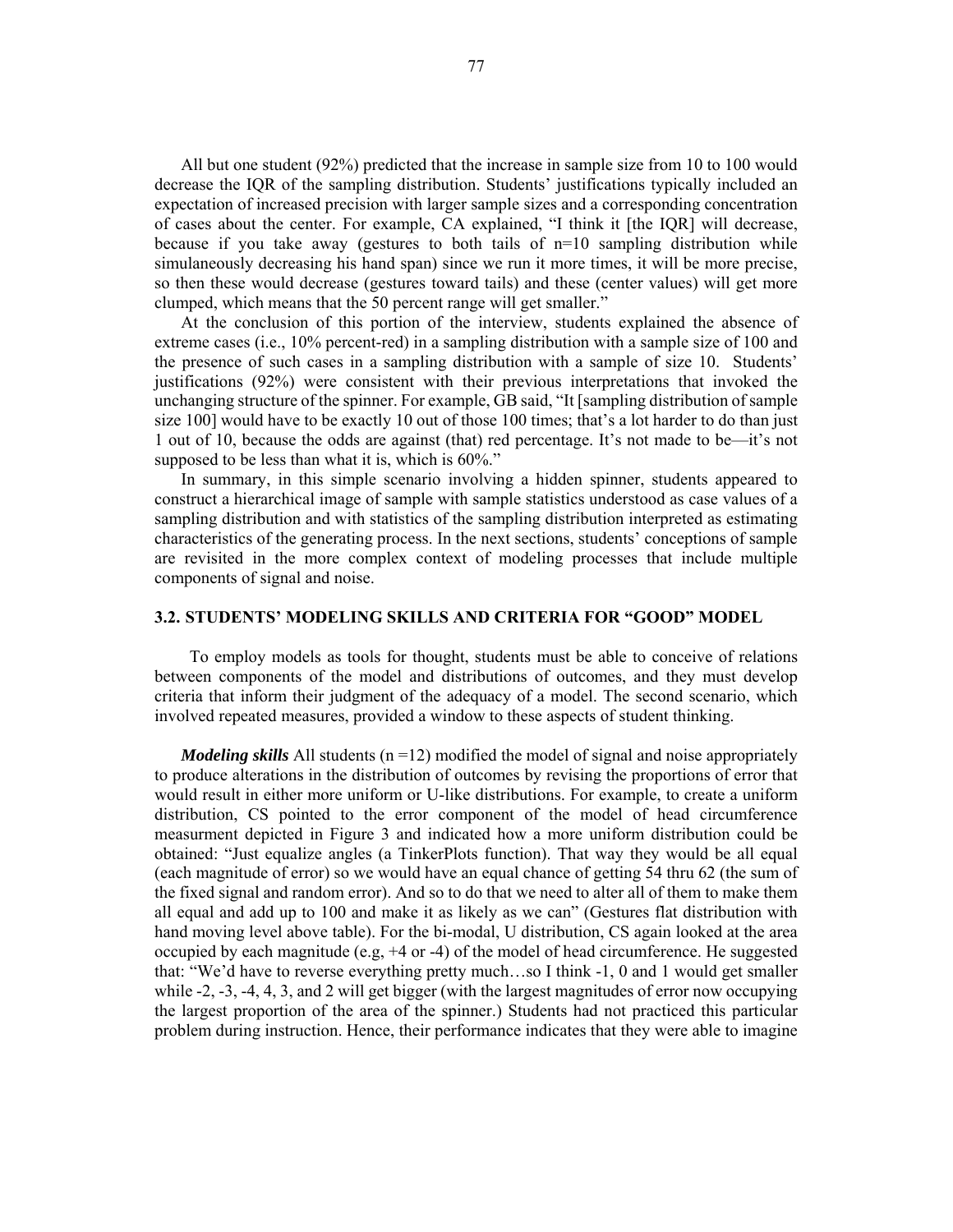how particular configurations of magnitude and likelihood of random errors might influence the distribution of outcomes.

*Criteria for good models* When the interviewer asked students how they decided whether a model was a good one (e.g., "When you think about whether or not a model is good, what kinds of things do you consider?"), all students suggested multiple criteria. A majority (75%) advocated that a model should explain or represent a process. For example, LL suggested that a good model is one that "…shows what actually happened and if they count in all the errors. And how much those errors weighed in on it." All students stated that good models generated outcomes that approximated those of empirical samples. As QC stated, "Because there's always chance and it can always be different. But it can't be too different." The idea of models as approximations was often expressed as reference to "possible values" generated by the model but not present in the empirical sample. JH recalled a time during instruction "…when there was no 9 on the graph [the empirical sample value] but it was possible, so you still have to account for it [in your model]." The grounds of approximation typically included statistics of center and variability and the shape of the data. As AC comprehensively summarized, "See if the measures of center are close together, take the shape of the data, also see your endpoints, range, IQR, and average deviation."

However, students suggested that comparisons such as those suggested by AC should be based on generating many simulated samples with the model, not a single simulated sample. As LL noted, "...then you know if your model is being consistent." Half of the students  $(n=6)$ spontaneously mentioned the value of generating sampling distributions of model statistics to compare with sample statistics, a feature supported by TinkerPlots. For example, CS said, "Also a tactic that we use that you might want to do is to collect statistics." When presented with sampling distributions of model statistics, all students followed through on this strategy, making judgments about the goodness of the model displayed in Figure 2 by comparing the sampling distributions of model statistics with their counterparts in the empirical sample. In summary, student responses to the second scenario indicated that they had developed modeling competencies, a common interpretation of models as approximations of processes, and a wide range of strategies and criteria for judging model fit. Of these, use of sampling distributions indicated a model-based generator of a hierarchical image of sample. In students' views, possible values produced by models generated sample-to-sample variability, and this variability was encapsulated by sampling distributions of model-based statistics.

## **3.3.STUDENTS' MODEL-BASED INFORMAL INFERENCE**

The influences of models and model-based sampling distributions on students' thinking about the grounds of inference are next described for repeated measure (scenario 2) and production (scenario 3) processes. In each scenario, assuming a model of a process was valid, students decided about the validity of claims made about alterations to the modeled process on the basis of a statistic that represented a sample purportedly drawn from the altered process.

In the repeated measure (second) scenario, students responded to a question about whether a new sample median of 60 might indicate measures of a different person. Half of the students spontaneously employed the model-based sampling distribution to make this inference. For example, GB decided, "Based on this [sampling distribution of simulated model medians], 60 [the new sample median] isn't even a possibility. But at the same time, there could be a chance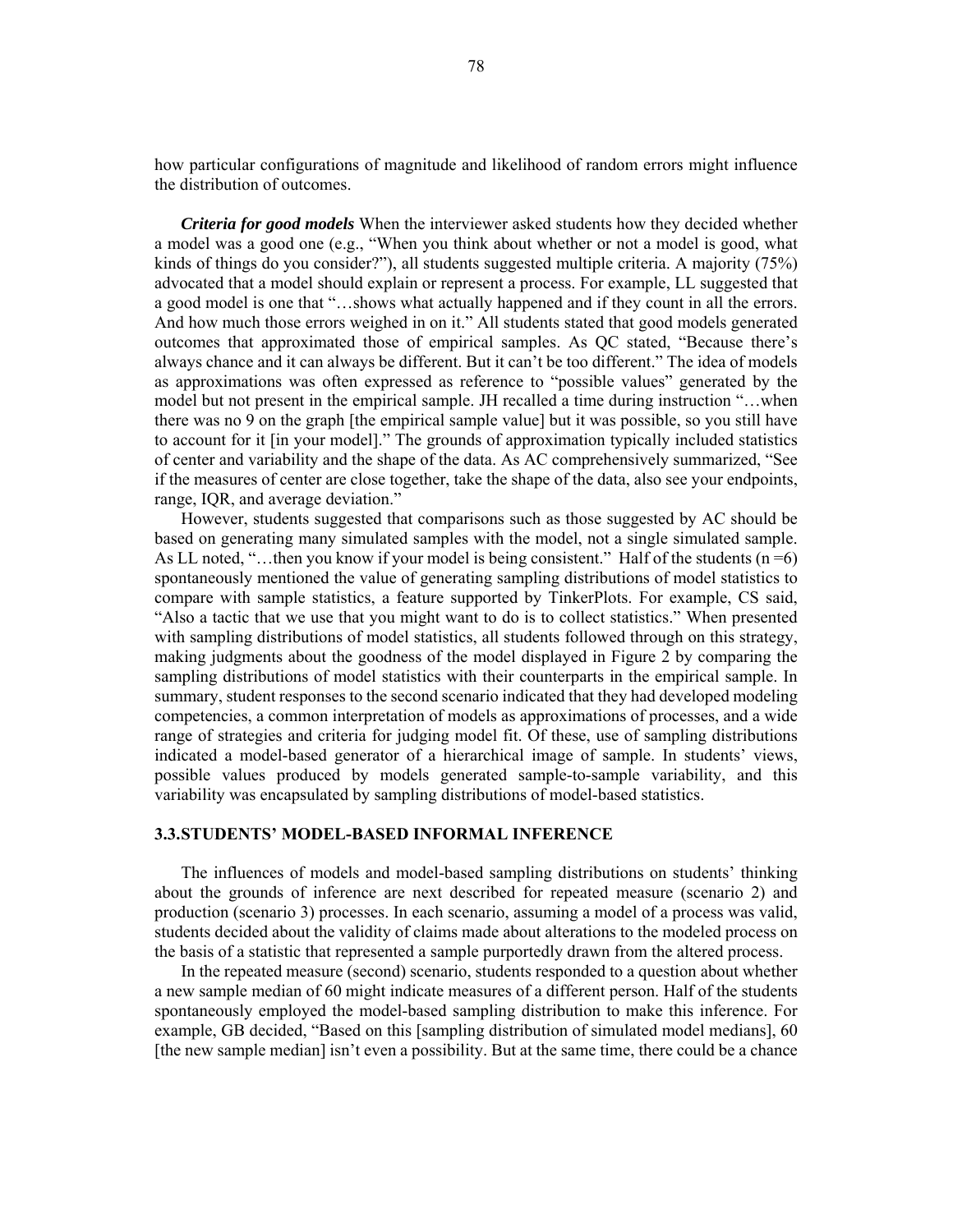that it could be 60 because they could have messed up in some way." The interviewer asked GB to clarify, and he answered that even though the value of 60 was absent in the sampling distribution of 200 samples, it might still appear with many more samples, making it "…possible, just not likely." When asked for further explanation of their decisions, two other students also referred to the sampling distribution. The other four students justified their inferences by superimposing an imagined translation of the existing sample distribution centered about the new sample median. They judged that a center clump shift of this magnitude was not likely under conditions of repeated sampling and concluded that the new sample consisted of measures of a different individual. For example, AC decided in this way: "[It's] a different person, becasuse if they did measure the same person, I think their numbers would match up pretty closely with this one [the existing sample]. Not exactly, but pretty closely, in this, it [the new sample median value in the original sample] only occurred 4 times out of 50, that's almost, like 1/10 and their median [the new sample] was 60, so I think they measured a different person."

In the third signal/noise scenario about the production of batteries, the interviewer and student first established that the median statistic of the sample estimated the likely target value of the production, and that the sample IQR was a measure of the consistency of the product. Recall that students had access to an empirical sample of battery life spans, a model of the manufacturing process with components consisting of a visible target value and different sources of error, and sampling distributions of the simulated model medians and IQRs. With this information, students were asked how they would support the claim, made by a fictive head of research, that the new production process resulted in a real improvement in average duration of batteries. Students also considered how a skeptic, who did not believe the head of research, could use the same data to conclude that no real improvement had been achieved.

Students inspected a sample median representing the improved process. Ten of the 12 students (83%) referred to the sampling distribution of model-simulated median battery life span to make a decision. For example, BP justified his decision that average life span had improved by pointing to the model-generated simulated sampling distribution of medians, declaring, "It does not look like it is very likely, there are only 9 dots in there [counting the values in the sampling distribution of 164 and higher], 9% likely." He went on to suggest that the skeptic might "…look at that (the same region) and say that it's a pretty big portion." The other two students imagined a shift in the center clump of the sample consistent with the new value of 164, but deemed it unlikely just by chance. They thus considered the shift as supporting the claim of real improvement. With regard to the skeptic (the counterfactual), 4 of the 11 who were asked mentioned a pragmatic concern—the small magnitude of the difference probably would not be noticed by consumers. Seven other students reflected BP's perspective and cited the sampling distribution as indicating that the median value did occur in that distribution, so "…there could be a little chance, but it's probably not."

When asked whether product consistency had improved, all but one student employed the model-simulated sampling distribution of the IQRs to decide that the new sample's IQR was not likely to have been generated by the old production process. For example, BP mentioned that an IQR of 8 appeared only once in the sampling distribution. "That's 1%, and with the [new empirical sample representing the improved process] you got an IQR of 8 immediately and that's not very likely." Similarly, JH imagined the sampling distributions of the modeled (old) and improved (new) processes, saying, "Well, if our only sample is 8 [the new process empirical sample IQR], this one [the model-simulated sampling distribution of IQR] says it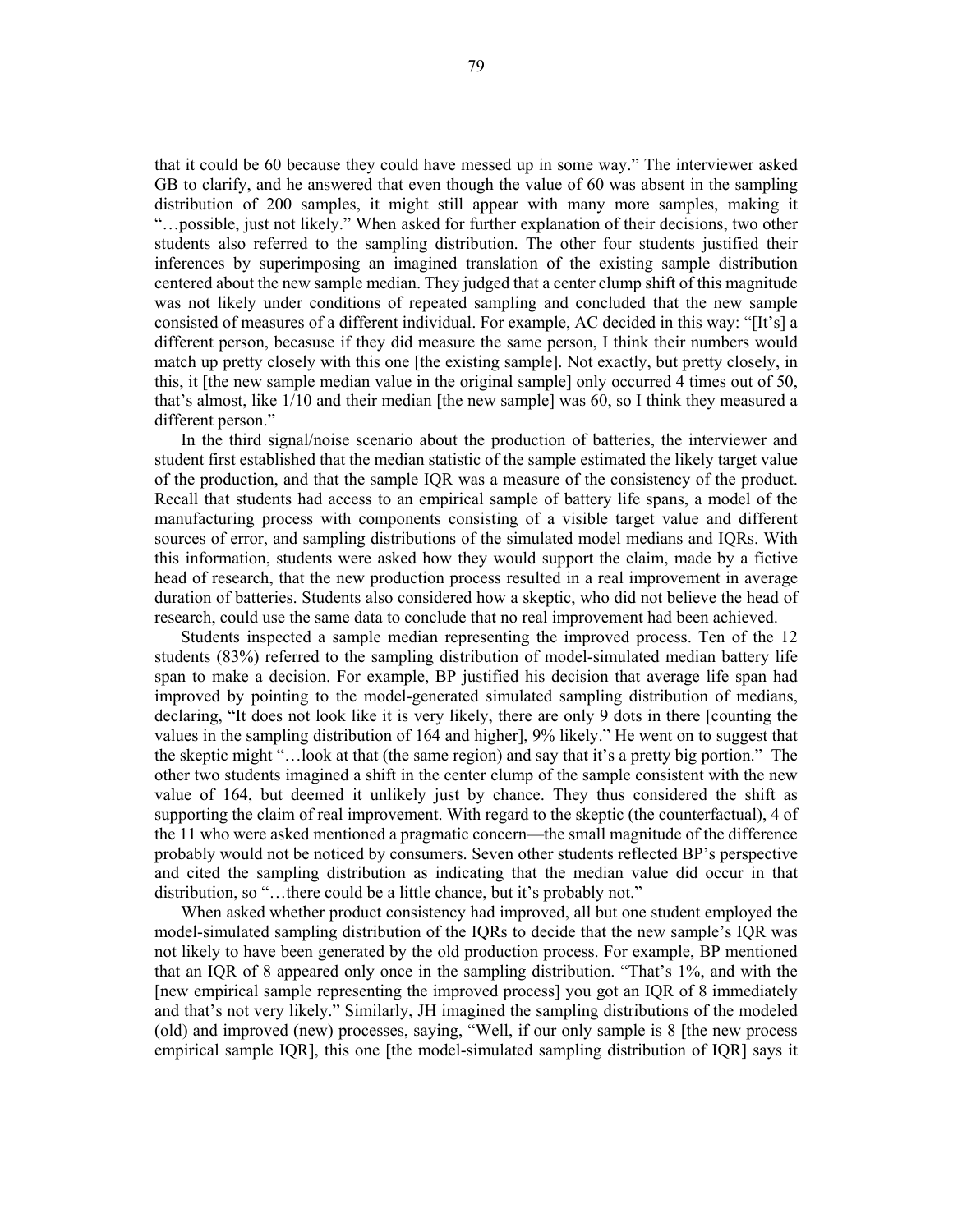only happens one time out of 100 times. So, this one [again pointing to model-generated sampling distribution], I'm guessing that their first sample was a 14 [imagines the process of constructing the simulated sampling distribution] because that is what happened the most, so if our first sample [the improved process] is an 8, then I think it's going to happen more times." In light of the duration of the interview, we asked only half of the students for counterarguments to this second claim of a more consistent product. Five of these students again referred to the sampling distribution to justify skepticism (e.g., GB: "This is just one time (sample)..it's not likely, (but) it's possible").

In summary, the use of modeling to generate images of sample-to-sample variability was leveraged by these students to extend the reach of informal inference. When students were asked to judge the validity of a model of a process that involved tangible components of random noise and signal, many students' inferences were guided by a hierarchical image of sample supported by sampling distributions of model statistics. JH's responses perhaps best exemplify a network of coordinations among modeling, hierarchic image of sample as represented by the sampling distribution of model-generated statistics, and inference.

#### **4. DISCUSSION**

During eight weeks of instruction, students had repeated opportunities to experience and conceptualize multiple aspects of variability, to model variability by generating processes involving signal and noise, and ultimately, to consider how inference could be sustained in light of chance variation. The findings of the interviews and previous research support a possible pathway for introducing young students to model-based inference by leveraging contexts of signal and noise (Konold & Lehrer, 2008).

The early phases of instruction emphasized describing, representing, and measuring variability, practices that served as a foundation for getting a grip on variability (Reading  $\&$ Reid, 2010; Reading & Shaughnessy, 2004; Wild & Pfannkuch, 1999). Moreover, because the initial measurement task was tangible and because multiple sources of variability were evident to students via their firsthand generation of measurements, students could construct an image of variability as arising from a repeated process. Understanding how variation arises (Pfannkuch & Wild, 2004) and building an image of repeated process are seeds of statistical inference (Thompson et al., 2007). Students' interpretations of measurement as composed of true measure (signal) and "mistakes" (errors) helped them reconcile expectation and variability, concepts that are further bedrock for understanding variability (Konold & Pollatsek, 2002; Petrosino, Lehrer, & Schauble, 2003; Watson, Callingham, & Kelly, 2007). These initial foundations were likely important for students' subsequent explorations of modeling these processes.

Unlike operating random devices (e.g., spinners, dice), which students readily attribute to chance, modeling requires the additional representational step of imagining how the syntax of a process that does not ostensibly involve the operation of chance devices can nevertheless be well represented by them. This is typically a difficult step for young people (Lehrer & Schauble, 2006), that requires going beyond just achieving a firm grasp of the behavior of chance devices. In this instructional sequence, students drew upon statistics they originally developed to measure signal and noise (e.g., precision) of repeated measures to understand better the outcomes generated by random devices. As suggested by their responses to the first scenario, which involved a hidden random device, students tended to interpret the operation of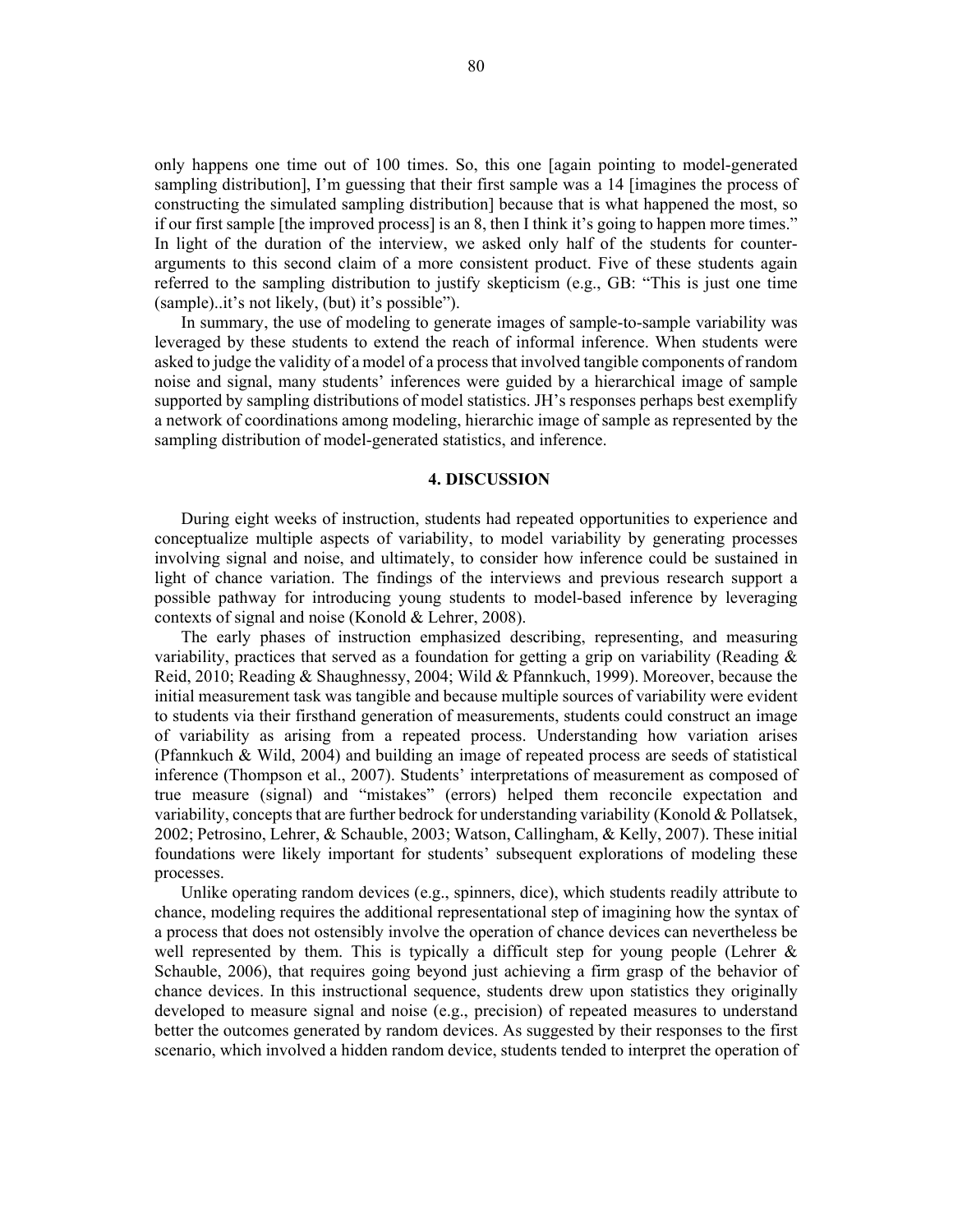the random device as governed by a signal, the structure of the spinner, and chance. They expected increasing sample size to increase the precison of estimates of the structure of the spinner. Student interpretations of sample-to-sample variation in the operation of the random device were similarly guided by conceptions of precision and signal (structure). Hence, they predicted that increases in sample size would not influence a statistic of center of the sampling distribution, but would increase the precision of estimation (and, accordingly, decrease a statistic of variability).

Employing these simple random devices, students invented and revised models of measurement and production processes. These models were composed of signal and random errors that were represented by multiple random devices. As they ran their models, students came to understand models as approximations to processes, rather than as direct copies. This perspective of model approximation was a gateway to reasoning about any sample as an instance of a succession of samples—each trial of the model generated what students conceived of as possible values, and the collection of these values constituted a simulated sample. Conceiving of model outputs as possible values helped students come to see any particular sample, even one they had generated, as only one of many potential samples. These discoveries thus supported their development of a hierarchical image of sample (Saldanha & Thompson, 2002, 2014).

Sampling distributions of model statistics further expanded students' grasp of inference in light of uncertainty. One expansion was that sampling distributions were accepted as a conceptual tool for judging model fit, as students began to recognize that one or two instances of correspondence between a simulated sample and a sample in the world could occur just by chance. Consequently, students' criteria for "closeness" when guaging model fit shifted to include attending to the center clump of sampling distributions of simulated statistics and to their correspondence with the center and variability of the empirical sample. A second extension was students' use of sampling distributions to evaluate claims about changes in a process. With sampling distributions, students had a tool for quantifying the variability of a statistic from sample to sample. They did so by locating the value of a new sample statistic within the sampling distribution of the statistic generated by a "good" model.

Most students appreciated that decisions made in light of the bands of uncertainty suggested by the sampling distribution of model statistics could be mistaken. That is, they understood that what was at stake was chance, rather than certainty. Manor Braham and Ben-Zvi (2015) and Manor Braham (2016) described this form of thinking as probabilistic reasoning about sampling distributions. Even those students who did not explicitly employ the sampling distribution to guide their inference nonetheless judged the plausbility of a claim by imagining the likelihood of claims made about sample statistics in light of sampling variability about the existing sample (Lehrer & Schauble, 2004). That is, if one imagined a claimed statistic as a new center of distribution, how likely would such a shift be? This is a form of distributional thinking that was likely supported by conducting multiple runs of a model and observing the resulting variability in outcomes.

The instructional approach taken here shares a commitment with other programs of research that employ modeling to generate sampling distributions as a way of expanding young students' grasp of inference. The properties of contexts that afford productive conceptual challenges and opportunities as students invent and revise models deserve further study. For example, Konold and colleagues situated inference in modeling processes that involve signal and noise (e.g., Konold & Harradine, 2014), whereas Manor Brahm and Ben-Zvi (2015)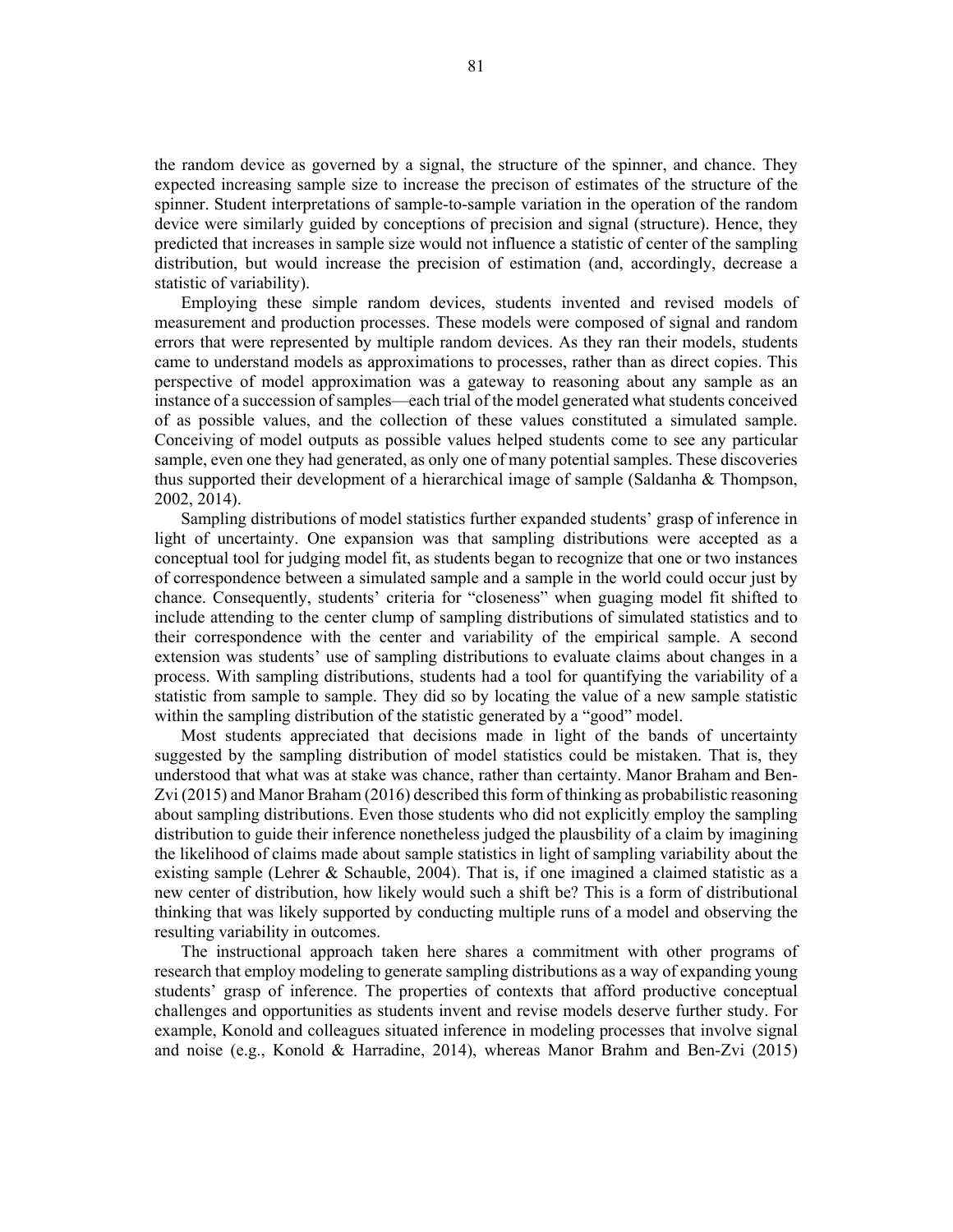supported students in generating sampling distributions by re-sampling questionnaire data about personal preferences that students and their peers have generated. In the research conducted by Manor Brahm and Ben-Zvi, students determined the size of a sample required to achieve sufficient confidence about an inference relating to the questionnaire data. These two approaches may have different pedagogical advantages. In the context of signal and noise, processes can be experienced firsthand, whereas those involved in individual differences and natural variability are largely invisible (Lehrer & Schauble, 2007; Konold & Lehrer, 2008). For example, personal preferences likely arise from complicated histories. Yet personal perferences may be of more sustained interest to students than signal-noise processes of measuring or making products. Perhaps learning environments should deliberately span multiple forms and contexts of modeling in which probabilistic inference is at stake.

The limitations of this research imply that its conclusions are tentative. The process of model-based inference unfolded as the culmination and coordination of related practices of visualizing and measuring variability, which are important building blocks of modeling. The classroom was led by a skillful teacher who was attuned to students' thinking. The sample was restricted to convenience due to students' schedules. And there is no evidence concerning whether these young students would routinely anticipate the generation of a sampling distribution for any process for which they had reasonable expectations that chance was operating. It is also worth reiterating that most of the modeling conducted by students was of systems and processes that were visible, contexts in which they could causally influence the distribution of outcomes (e.g., by using different tools to measure, or by changing methods of making products). This task feature has previously been acknowledged as an important support for grasping variability (e.g., Biehler, 1999; Pfannkuch, 2011). Perhaps most critically, modeling variability initatiated these students into the dialog between data and models that Cobb and Moore (1997) describe as essential to statistical practice (Pfannkuch & Wild, 2000). It is this integration between data generation and modeling that will likely prove most fruitful for students in the long run.

## **ACKNOWLEDGEMENTS**

The lessons and teachers' modifications and extensions of them are available at modelingdata.org. Parts of this research were supported by the Institute for Educational Sciences, U. S. Department of Education, R305A110685, RA305A120217. I appreciate the contributions of Shelly Cotterman in the conduct of interviews, Travis Weiland in coding student responses and Cliff Konold for viewing and commenting about video records of student interviews. Leona Schauble, two anonymous reviewers, and the editors each provided considerate and constructive critique.

#### **REFERENCES**

- Bakker, A. (2004). Reasoning about shape as a pattern in variability. *Statistics Education Research Journal*, *3*, 64–83. Retrieved from http://iaseweb.org/documents/SERJ/SERJ3(2) Bakker.pdf
- Ben-Zvi, D., Bakker, A., & Makar, K. (2015). Learning to reason from samples. *Educational Studies in Mathematics, 88*, 291-303.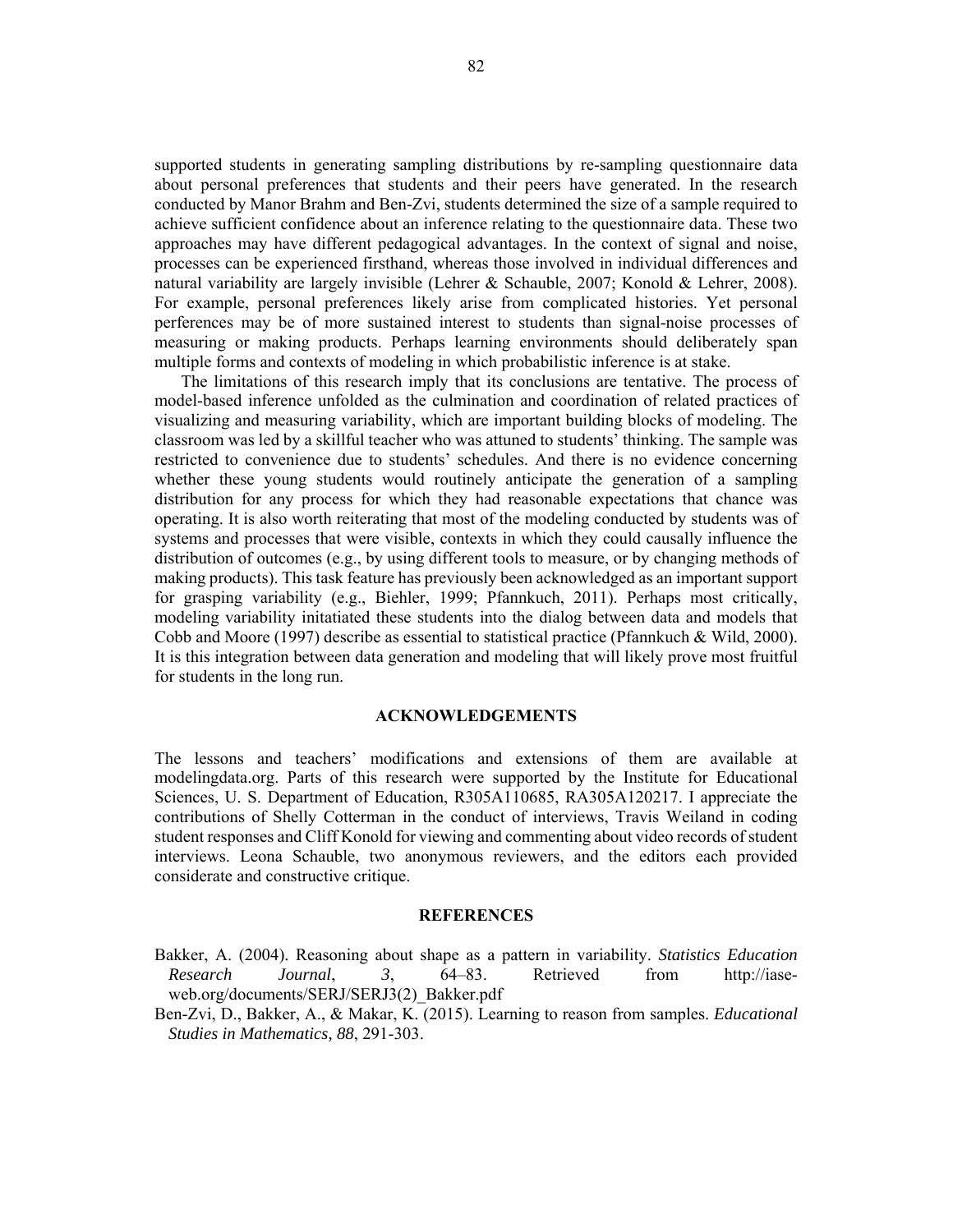- Biehler, R. (1999). Learning to think statistically and to cope with variation. *International Statistical Review*, *67*(3), 259-262.
- Cobb, G. W., & Moore, D. S. (1997). Mathematics, statistics, and teaching. *The American Mathematical Monthly*, *103*(9), 801-823.
- Cobb, P., Confrey, J., diSessa, A., Lehrer, R., & Schauble, L. (2003). Design experiments in educational research. *Educational Researcher*, *32*(1), 9-13.
- Corbin, J., & Strauss, A. (2008). *Basics of qualitative research: Techniques and procedures for developing grounded theory*. Thousand Oaks, CA: Sage.
- Garfield, J., & Ben-Zvi, D. (2008). *Developing students' statistical reasoning*. New York: Springer.
- Ginsburg, H. P., Jacobs, S. F., & Lopez, L. S. (1998). *The teacher's guide to flexible interviewing in the classroom. Learning what children know about math*. Boston: Allyn and Bacon.
- Konold, C. (2007). Designing a data analysis tool for learners. In M. C. Lovett & P. Shah (Eds.), *Thinking with data* (pp.267-291). New York: Lawrence Erlbaum Associates, Taylor and Francis.
- Konold, C., & Harradine, A. (2014). Contexts for highlighting signal and noise. In T. Wassong, D. Frischemeier, P. R. Fischer, R. Hochmuth, & P. Bender (Eds.), *Mit Werkzeugen Mathematik und Stochastik lernen: Using Tools for Learning Mathematics and Statistics* (pp. 237-250). Wiesbaden, Germany: Springer.
- Konold, C., & Lehrer, R. (2008). Technology and mathematics education: An essay in honor of Jim Kaput. In L. D. English (Ed.), *Handbook of International Research in Mathematics Education* (2nd ed., pp. 49-72). Philadelphia: Taylor & Francis.
- Konold, C. & Miller, C. D. (2011). *TinkerPlots: Dynamic data exploration.* Emeryville, CA: Key Curriculum Press. Available from www.tinkerplots.com
- Konold, C., & Pollatsek, A. (2002). Data analysis as the search for signals in noisy processes. *Journal for Research in Mathematics Education*, *33*(4), 259-289.
- Lehrer, R., Jones, S., & Kim, M-J. (2014, April). *Model-based informal inference*. Paper presented at the Annual Research Meeting of National Council of Teachers of Mathematics, New Orleans, Louisiana.
- Lehrer, R., & Kim, M. J. (2009). Structuring variability by negotiating its measure. *Mathematics Education Research Journal*, *21*, 116-133.
- Lehrer, R., Kim, M-J., Ayers, E., & Wilson, M. (2014). Toward establishing a learning progression to support the development of statistical reasoning. In J. Confrey & A. Maloney (Eds.), *Learning over time: Learning trajectories in mathematics education* (pp. 31-59). Charlotte, NC: Information Age Publishers.
- Lehrer, R., Kim, M-J., & Jones, R. (2011). Developing conceptions of statistics by designing measures of distribution. *International Journal of Mathematics Education*, *43*(5), 723-736.
- Lehrer, R., Kim, M., & Schauble, L. (2007). Supporting the development of conceptions of statistics by engaging students in modeling and measuring variability. *International Journal of Computers for Mathematics Learning*, *12*, 195-216.
- Lehrer, R., & Schauble, L. (Eds). (2002). *Investigating real data in the classroom*. New York: Teachers College Press.
- Lehrer, R., & Schauble, L. (2004). Modeling natural variation through distribution. *American Educational Research Journal*, *41*(3), 635-679.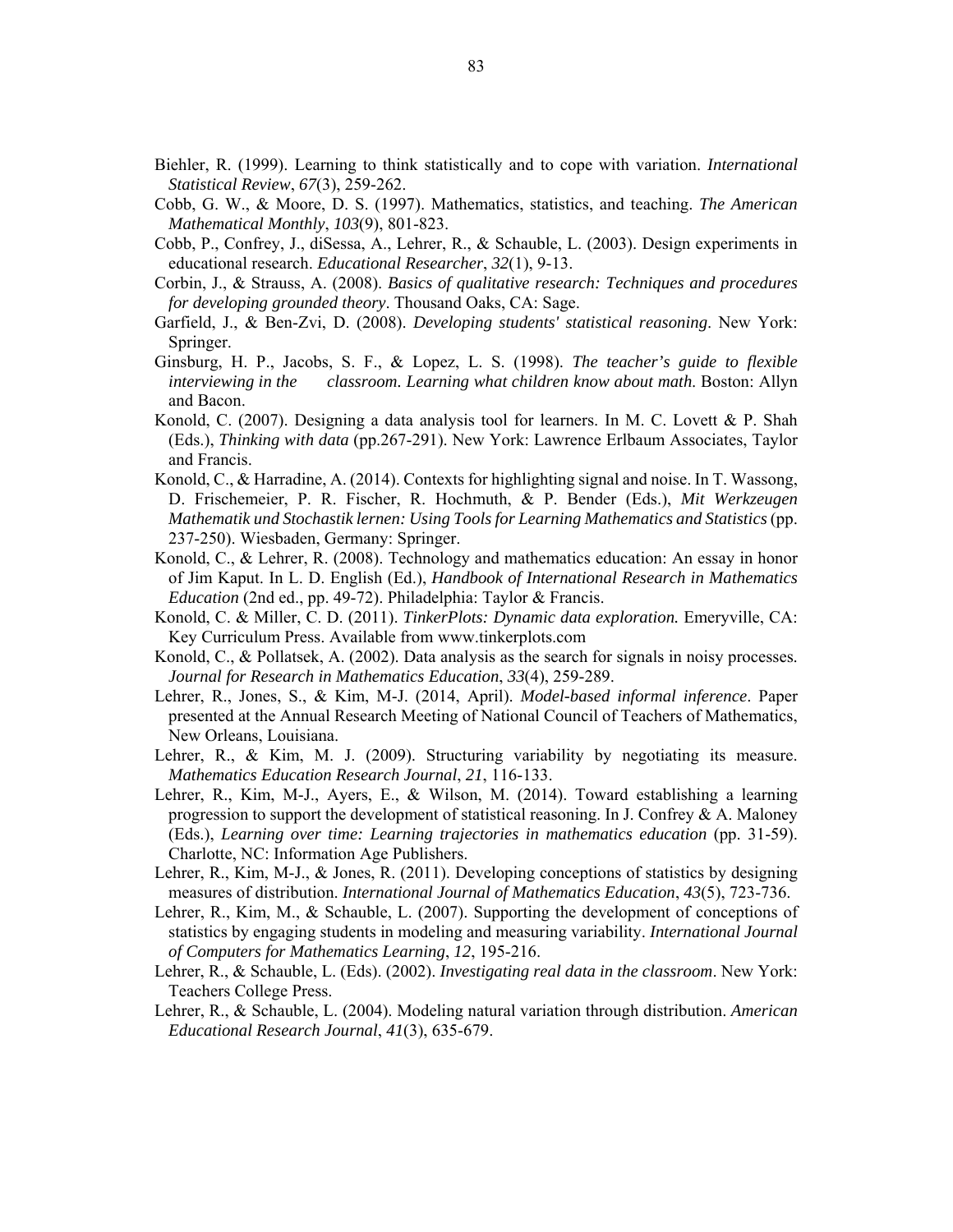- Lehrer, R., & Schauble, L. (2006). Cultivating model-based reasoning in science education. In R. KeithSawyer (Ed.), *Cambridge Handbook of the Learning Sciences* (pp. 371-387). Cambridge: Cambridge University Press.
- Lehrer, R., & Schauble, L. (2007). Contrasting emerging conceptions of distribution in contexts of error and natural variation. In M. C. Lovett & P. Shah (Eds.), *Thinking with data* (pp.149-176). New York: Lawrence Erlbaum Associates, Taylor and Francis.
- Makar, K., Bakker, A., & Ben-Zvi, D. (2011). The reasoning behind informal statistical inference. *Mathematical Thinking and Learning*, *13*, 152-173.
- Makar, K., & Rubin, A. (2009). A framework for thinking about informal statistical inference. *Statistics Education Research Journal*, *8*(1), 82-105. Retrieved from http://iaseweb.org/documents/SERJ/SERJ8(1)\_Makar\_Rubin.pdf
- Manor Braham, H. (2016). *Developing elementary school students' reasoning with samples and sampling using the integrated modeling approach*. Doctoral Dissertation, University of Haifa, Israel.
- Manor Braham, H., & Ben-Zvi, D. (2015). Students' articulations of uncertainty in informally exploring sampling distributions. In A. Zieffler & E. Fry (Eds.), *Reasoning about uncertainty: Learning and teaching informal inferential reasoning* (pp. 57-94). Minneapolis, MN: Catalyst Press.
- McClain, K., & Cobb, P. (2001). Supporting students' ability to reason about data. *Educational Studies in Mathematics*, *45*, 103-129.
- Petrosino, A., Lehrer, R., & Schauble, L. (2003). Structuring error and experimental variation as distribution in the fourth grade. *Mathematical Thinking and Learning*, *5*(2&3), 131-156.
- Pfannkuch, M. (2011). The role of context in developing informal statistical inferential reasoning: A classroom study. *Mathematical Thinking and Learning*, *13*(1&2), 27-46.
- Pfannkuch, M., & Wild, C. J. (2000). Statistical thinking and statistical practice: Themes gleaned from professional statisticians. *Statistical Science*, *15*(2), 132-152.
- Pfannkuch, M., & Wild, C. (2004). Towards an understanding of statistical thinking. In D. Ben-Zvi, & J. Garfield (Eds.), *The challenge of developing statistical literacy, reasoning, and thinking* (pp.17–46). Dordrecht, The Netherlands: Kluwer Academic Publishers.
- Pratt, D., & Ainley, J. (2008). Introducing the special issue of informal inferential reasoning. *Statistics Education Research Journal*, *7*(2), 3-4. Retrieved from http://iaseweb.org/documents/SERJ/SERJ7(2)\_Pratt\_Ainley.pdf
- Prodromou, T., & Pratt, D. (2006). The role of causality in the coordination of two perspectives on distribution within a virtual simulation. *Statistics Education Research Journal*, *5*(2), 69- 88. Retrieved from https://iase-web.org/documents/SERJ/SERJ5(2)\_Prod\_Pratt.pdf
- Reading, C., & Reid, J. (2010). *Reasoning about variation: Rethinking theoretical frameworks to inform practice*. In C. Reading (Ed.), *Data and context in statistics education: Towards an evidence-based society*. (Proceedings of the 8th International Conference on the Teaching of Statistics, Ljubljana, Slovenia, July). Voorburg, The Netherlands: International Statistical Institute. Retrieved from https://iaseweb.org/documents/papers/icots8/ICOTS8\_8E2\_READING.pdf
- Reading, C., & Shaughnessy, J. M. (2004). Reasoning about variation. In D. Ben-Zvi & J. Garfield (Eds.), *The challenge of developing statistical literacy, reasoning and thinking* (pp. 201-226). Dordrecht, The Netherlands: Kluwer Academic Publishers.
- Rubin, A., Bruce, B., & Tenney, Y. (1990). Learning about sampling: Trouble at the core of statistics. In D. Vere-Jones (Ed.), *School and general issues* (Proceedings of the 3rd